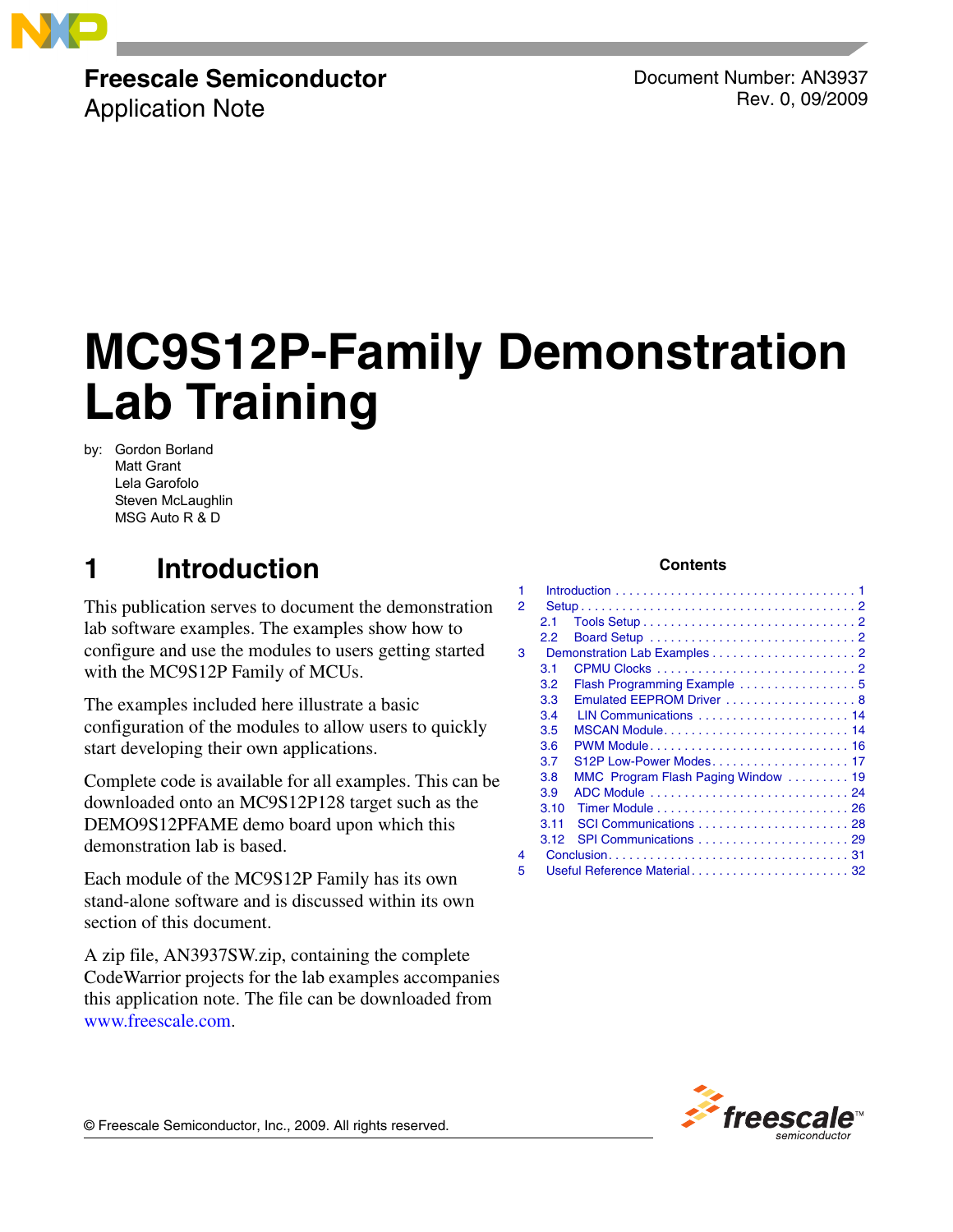

# <span id="page-1-0"></span>**2 Setup**

## <span id="page-1-1"></span>**2.1 Tools Setup**

#### **NOTE**

Before starting any of the module examples in this document, it is important that you complete the Software Setup and Hardware Setup as described in the **DEMO9S12PFAME User's Manual** which accompanies the demonstration board.

# <span id="page-1-2"></span>**2.2 Board Setup**

The steps listed below provide a basic configuration for each of the module examples in this document. Any deviation from this basic configuration or any specific requirements for a module will be outlined in the relevant module chapter.

- 1. Ensure that the RESET# and BKGD jumpers are present on the BDM ENA header.
- 2. Ensure that all of the SW ENA jumpers are present.
- 3. Ensure that all of the LED ENA jumpers are present.
- 4. Ensure that all of the CAN ENA jumpers are present.
- 5. Ensure that the LIN ENA jumper is present.
- 6. Ensure that the VDD CAN ENA jumper is present.
- 7. Ensure that the VAUX ENA jumper is present.
- 8. Ensure that the RS-232/LIN SEL jumpers select the RS-232 position.
- 9. Ensure that the POWER SEL jumper selects the USB position.
- 10. Connect the demonstration board to the PC via the USB cable.
- 11. The green POWER LED on the board should turn on.

# <span id="page-1-3"></span>**3 Demonstration Lab Examples**

# <span id="page-1-4"></span>**3.1 CPMU Clocks**

This lab example shows how to produce PLL-based bus clocks using the different clock modes of the CPMU module. The example software initializes the PLL to run in default 8 MHz PEI mode, 12.5 MHz PEI mode, 32 MHz PEE mode and 2 MHz PBE mode. The changes in bus clock can be observed via the LED pulse rate and the frequency can be measured by monitoring the ECLK signal (Bus clock) on an oscilloscope.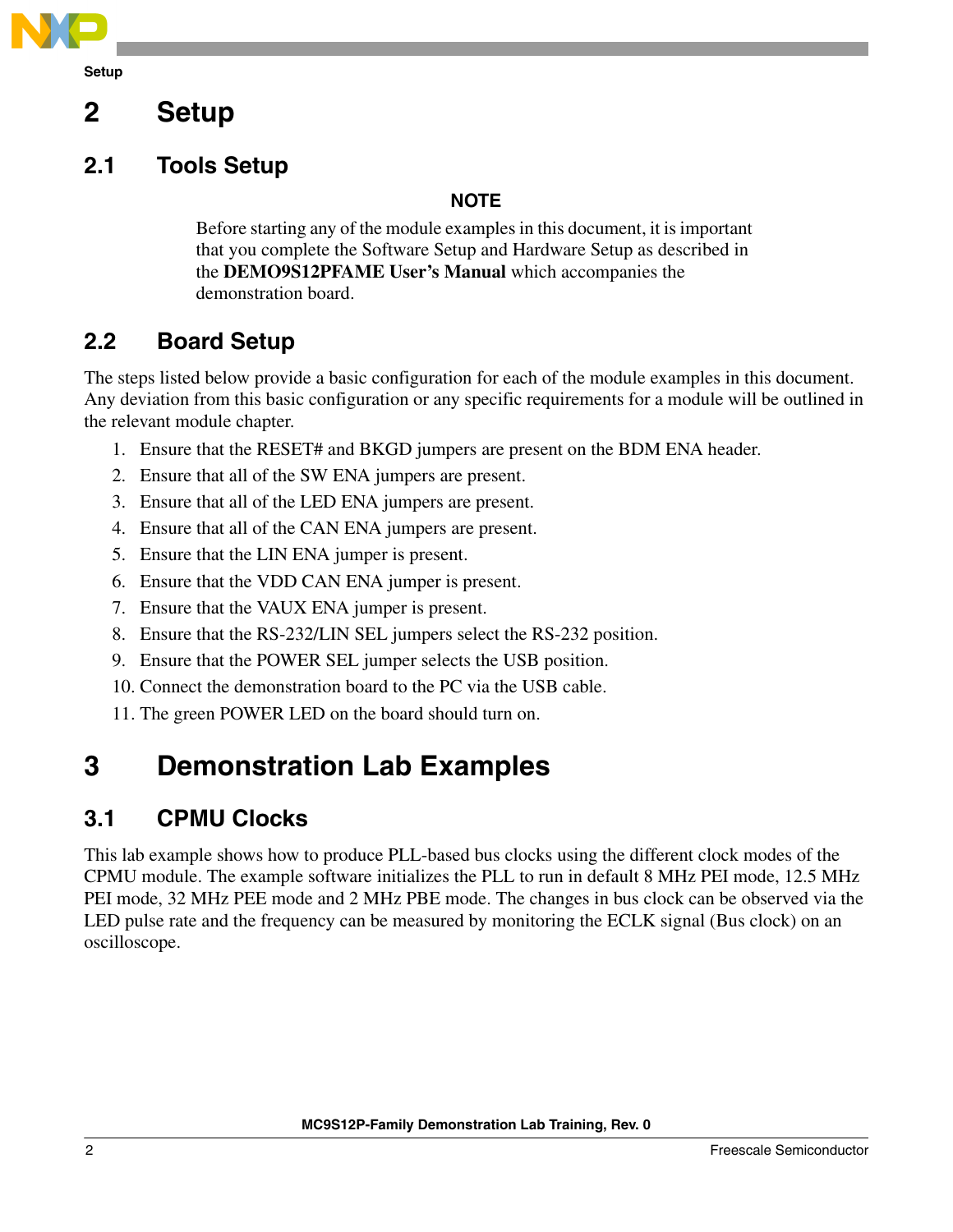

#### **3.1.1 Setup**

The following steps should be taken before running the lab example:

- 1. Start CodeWarrior<sup>TM</sup> by selecting it in the Windows Start menu.
- 2. From the CodeWarrior main menu, choose **File > Open** and choose the **S12P System Clocks.mcp** file.
- 3. Click **Open**. The project window will open.
- 4. The C code of this demonstration is contained within the **main.c** file. Double click on the file to open it.
- 5. Ensure the "Softec HCS12" option is selected as the target.

| S12P_PWM_Demo.mcp         |                |        |      |            |  |
|---------------------------|----------------|--------|------|------------|--|
| SofTec HCS12              | 1 <sup>2</sup> | kd ❤ ≮ |      |            |  |
| Full Chip Simulation      |                |        |      |            |  |
| P&E Multilink/Cyclone Pro |                |        |      |            |  |
| SofTec HCS12              |                |        | Code | w.<br>Data |  |
| <b>TBDML</b>              |                |        | 35.  |            |  |
| datapage.c                |                |        | 185  |            |  |
| ⊟ <del>©</del> Includes   |                |        |      |            |  |
| <b>M</b> derivative.h     |                |        |      |            |  |
| A MC9S12P128.h            |                |        |      |            |  |
| <b>Project Settings</b>   |                |        | 52   |            |  |

- 6. From the main menu choose **Project > Debug**. This will compile the source code, generate an executable file, and download it to the demo board.
- 7. A new debugger environment will open. Once the download to the demo board is complete, close the debugger environment.
- 8. Ensure that the RS-232/LIN SEL jumper on the DEMO9S12PFAME demonstration board selects the RS-232 position.
- 9. The PLL configuration is sent to the RS-232 port (baud rate  $= 9600$ , data bits  $= 8$ , parity  $= N$ , stop  $bits = 1$ , Flow control = Hardware). Open a terminal window on the PC with this configuration.
- 10. The bus clock speed is represented on pin 27 PE4/ECLK. The ECLK signal is equivalent to the MCU bus speed and can be monitored by attaching an oscilloscope probe to pin 31 of the J102 header.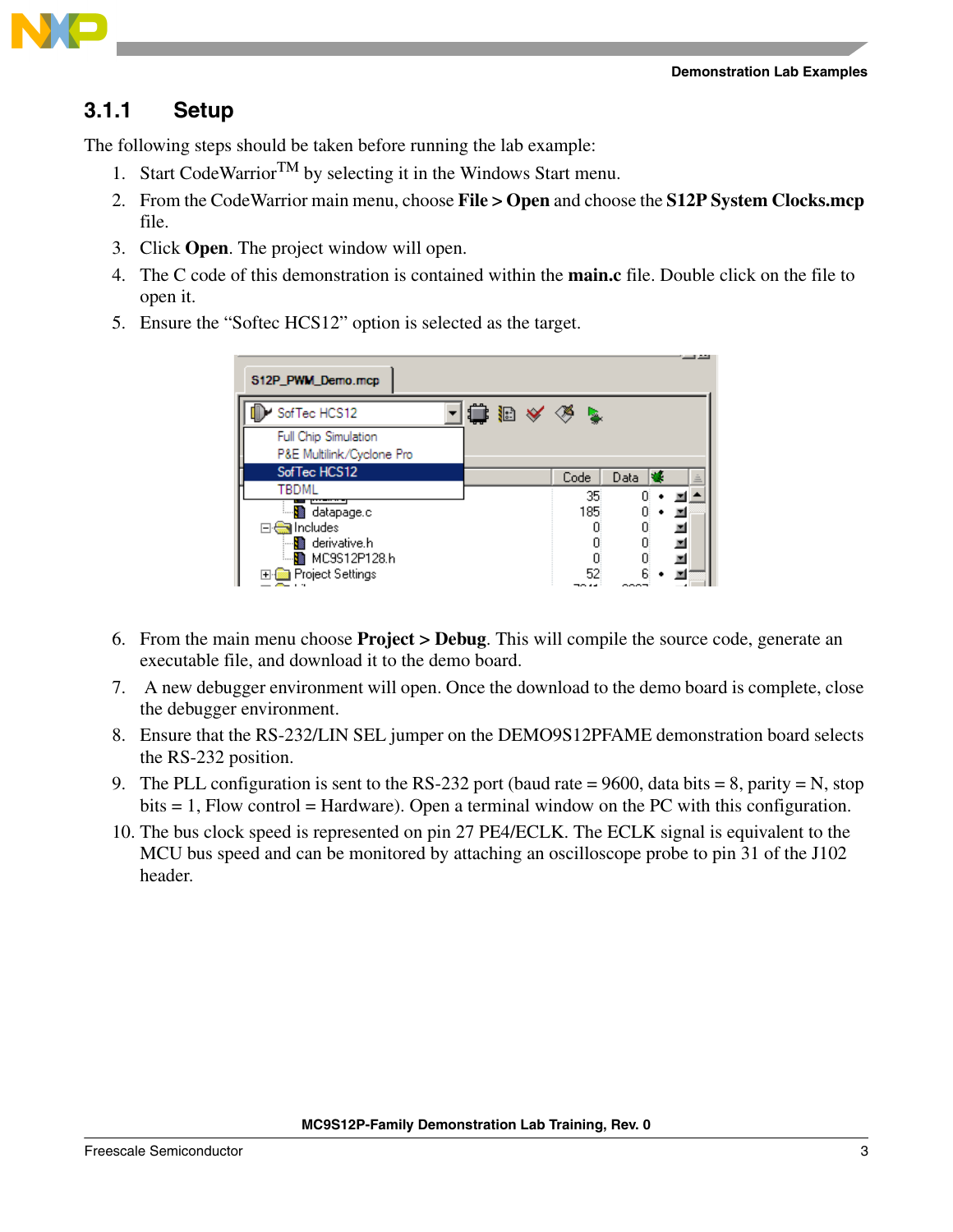

#### **3.1.2 Instructions**

Follow these instructions to run the lab example:

- 1. Ensure that the PBO, PB1, PB2, and PB3 dip switches are in the 1 position.
- 2. Hit RESET. The MCU is now running in it's default PEI mode with a bus clock frequency of 8 MHz.
- 3. Monitor the ECLK signal on the oscilloscope. ECLK will match the bus clock frequency. Observe the LED pulse rate. Examine the PLL configuration on the terminal window.
- 4. Put the PBO dip switch into the 0 position. Ensure that the PB1, PB2, and PB3 dip switches are in the 1 position.
- 5. Hit RESET. The MCU is now running in PEI mode with a bus clock frequency of 12.5 MHz.
- 6. Monitor the ECLK signal on the oscilloscope. ECLK will match the bus clock frequency. Observe the LED pulse rate. Examine the PLL configuration on the terminal window.
- 7. Put the PB1 dip switch into the 0 position. Ensure that the PB0, PB2, and PB3 dip switches are in the 1 position.
- 8. Hit RESET. The MCU is now running in PEE mode with a bus clock frequency of 32 MHz.
- 9. Monitor the ECLK signal on the oscilloscope. ECLK will match the bus clock frequency. Observe the LED pulse rate. Examine the PLL configuration on the terminal window.
- 10. Put the PBO and PB1 dip switches into the 0 position. Ensure that the PB2 and PB3 dip switches are in the 1 position.
- 11. Hit RESET. The MCU is now running in PBE mode with a bus clock frequency of 2 MHz.
- 12. Monitor the ECLK signal on the oscilloscope. ECLK will match the bus clock frequency. Observe the LED pulse rate. Examine the PLL configuration on the terminal window.

#### **3.1.3 Summary**

The CPMU PLL has three modes, PLL Engaged Internal Mode (PEI), PLL Engaged External Mode (PEE) and PLL Bypassed External Mode (PBE).

From reset, the bus clock is derived from the CPMU PLL using the 1 MHz internally generated reference clock as it's source (PEI mode). This is the default clock mode from reset and will produce a bus clock of 8 MHz.

[For further information on the CPMU module please refer to the following documentation which is](http://www.freescale.com)  [available at](http://www.freescale.com) www.freescale.com.

- AN3622 Comparison of the S12XS CRG Module with the S12P CPMU Module
- MC9S12P128 Reference Manual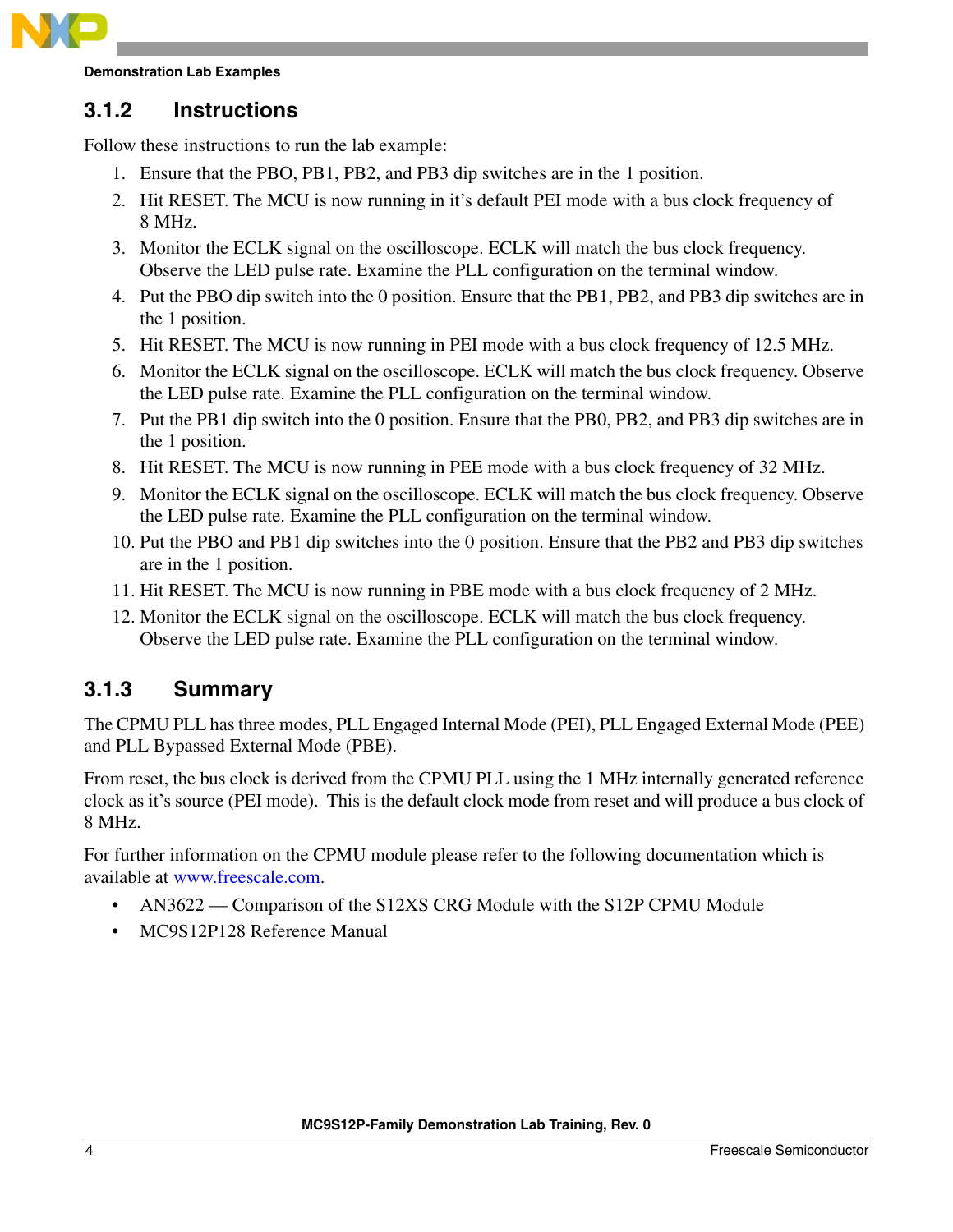

#### <span id="page-4-0"></span>**3.2 Flash Programming Example**

#### **3.2.1 Flash Overview**

The flash technology module (FTM- a 1.5T split gate transistor flash technology) contains program flash (P-flash) and data flash (D-flash). P-Flash is intended primarily for non-volatile code storage. D-Flash is used as basic flash memory for non-volatile data storage or non-volatile storage to support emulated EEPROM or a combination of both. The user interfaces with this module via the following steps:

- 1. Set the flash clock divider (FCLKDIV).
- 2. Check the status of the Flash status register (FSTAT).
- 3. Make sure the command complete interrupt flag is set (CCIF=1).
- 4. Launch the appropriate flash commands (program, erase, verify and so on) via FCCOBIX and FCCOB registers.
- 5. Check flash status register and that CCIF=1.

A flow chart of these steps is shown below:

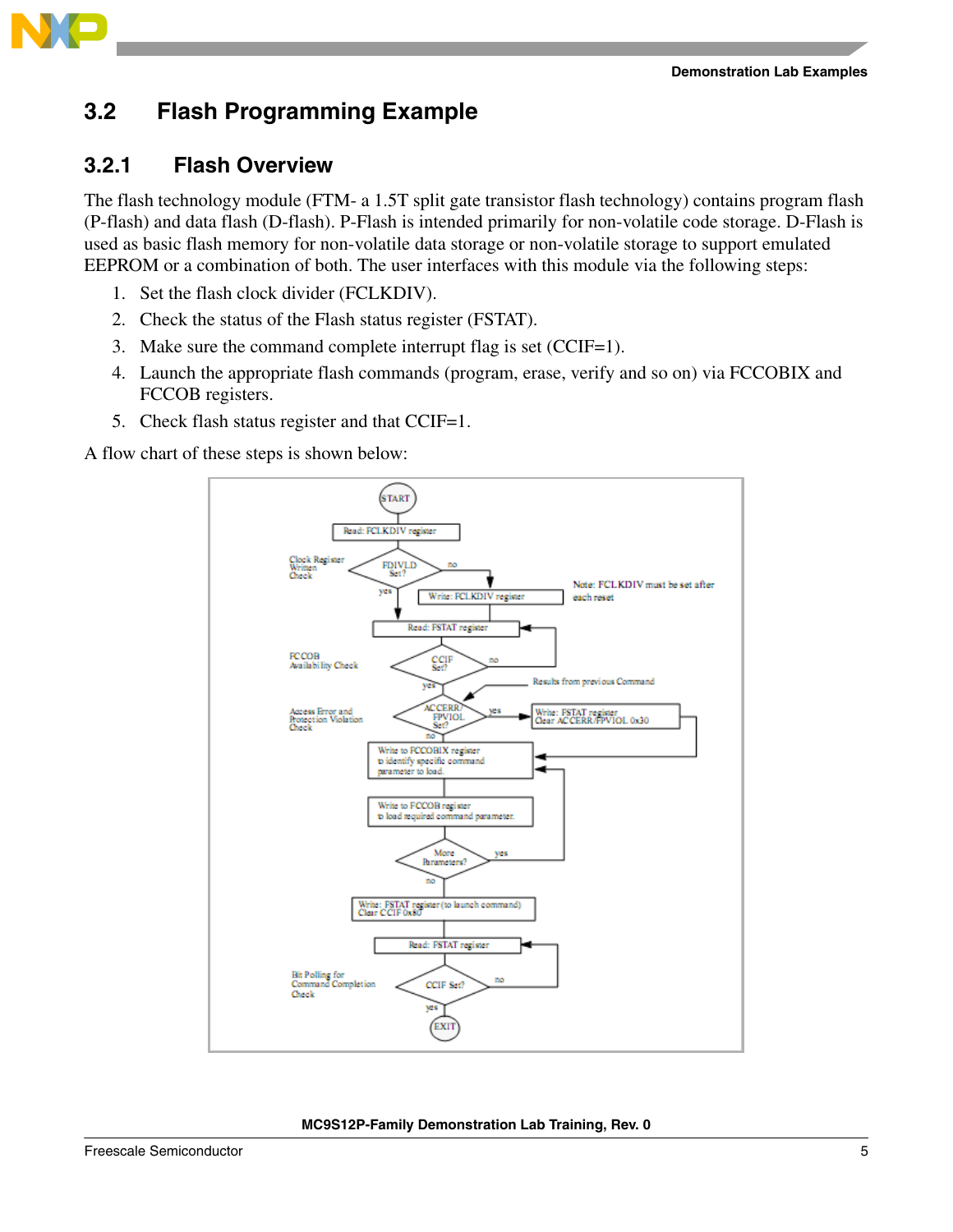

### **3.2.2 Code Example Explanation and Walkthrough**

The user will note that this program is compiled and run from RAM, because sections of flash will be erased in this example. The security information byte (0xFF0F) in the flash configuration field is not erased.

#### **NOTE**

If the security information byte is accidentally erased, the part will be secured and cannot be re-programmed until it is unsecured.

The file of interest is '*main.c'*. The purpose of this demonstration is to show:

- Launching a flash command.
- Demonstrate programming and erasing of flash.

This example has been written with a series of user software breakpoints so that the only thing that has to be done is to hit the 'Run' button.

On startup, the debugger should begin the program in 'main'.

### **3.2.3 Breakpoint 1 — Launch Flash Command — Filling P-Flash**

The importance at this breakpoint is the LaunchFlashCommand function. This function is responsible for exercising the flash block depending upon the flash command given. The flash commands are briefly described in the *flash.h* header file and within the S12P reference manual chapter 13.4. Stepping through will take the user to the function below.

| Function Name : LaunchFlashCommand<br>Engineer<br>Date<br>Arquments :<br>Return.<br>Notes:<br>: This function does not check if the Flash is erased.<br>This function does not explicitly verify that the data has been<br>sucessfully programmed.<br>This function must be located in RAM or a flash block not<br>being programmed.<br>*************************                                                                                                                                                                            |
|----------------------------------------------------------------------------------------------------------------------------------------------------------------------------------------------------------------------------------------------------------------------------------------------------------------------------------------------------------------------------------------------------------------------------------------------------------------------------------------------------------------------------------------------|
|                                                                                                                                                                                                                                                                                                                                                                                                                                                                                                                                              |
| tU08 LaunchFlashCommand(char params, tU08 command, tU08 ccob0, tU16 ccob1, tU16 ccob2, tU16 ccob3, tU16 ccob4, tU16 ccob5)                                                                                                                                                                                                                                                                                                                                                                                                                   |
| ₹.<br>$if(FSTAT_CCIF == 1)$                                                                                                                                                                                                                                                                                                                                                                                                                                                                                                                  |
| ₹.<br>/* Clear any error flags*/<br>FSTAT = (FPVIOL MASK   ACCERR MASK);                                                                                                                                                                                                                                                                                                                                                                                                                                                                     |
| $\times$ Write the command id $\times$ ccob0 */<br>$FCCOBIX = 0$ :<br>$FCCOBHI = command:$<br>$FCCOBLO = ccob0$ :                                                                                                                                                                                                                                                                                                                                                                                                                            |
| $if (++FCCOBIX \mid = \text{params})$ {<br>/* Write next data word to CCOB buffer. */<br>$FCCOB = coob1:$<br>$if (++FCCOBIX != params) { }$<br>$\text{FCCOB}$ = ccob2: $\overline{>}$ Write next data word to CCOB buffer. */<br>$if (++FCCOBIX != params)$ {<br>/* Write next data word to CCOB buffer. */<br>$FCCOB = ccob3$<br>$if (++FCCOBIX != params)$ {<br>$FCCOB = ccob4:$<br>/* Write next data word to CCOB buffer. */<br>$if (++FCCOBIX != params)$<br>FCCOB = ccob5: $\rightarrow$ Write next data word to CCOB buffer. */<br>-1 |
| -1<br>Y.<br>$FCCOBIX = params-1$ ;                                                                                                                                                                                                                                                                                                                                                                                                                                                                                                           |
| $\frac{x}{x}$ Clear command buffer empty flag by writing a 1 to it */<br>FSTAT = CCIF MASK;                                                                                                                                                                                                                                                                                                                                                                                                                                                  |
| while (!FSTAT_CCIF) { $\rightarrow$ wait for the command to complete $\ast$<br>/* Return status, */<br>Υ                                                                                                                                                                                                                                                                                                                                                                                                                                     |
| return(FSTAT); $\overline{\phantom{a}}$ /* command completed */<br>ł.                                                                                                                                                                                                                                                                                                                                                                                                                                                                        |
| return(FLASH BUSY);<br>$\times$ state machine busy */<br>÷.                                                                                                                                                                                                                                                                                                                                                                                                                                                                                  |



**MC9S12P-Family Demonstration Lab Training, Rev. 0**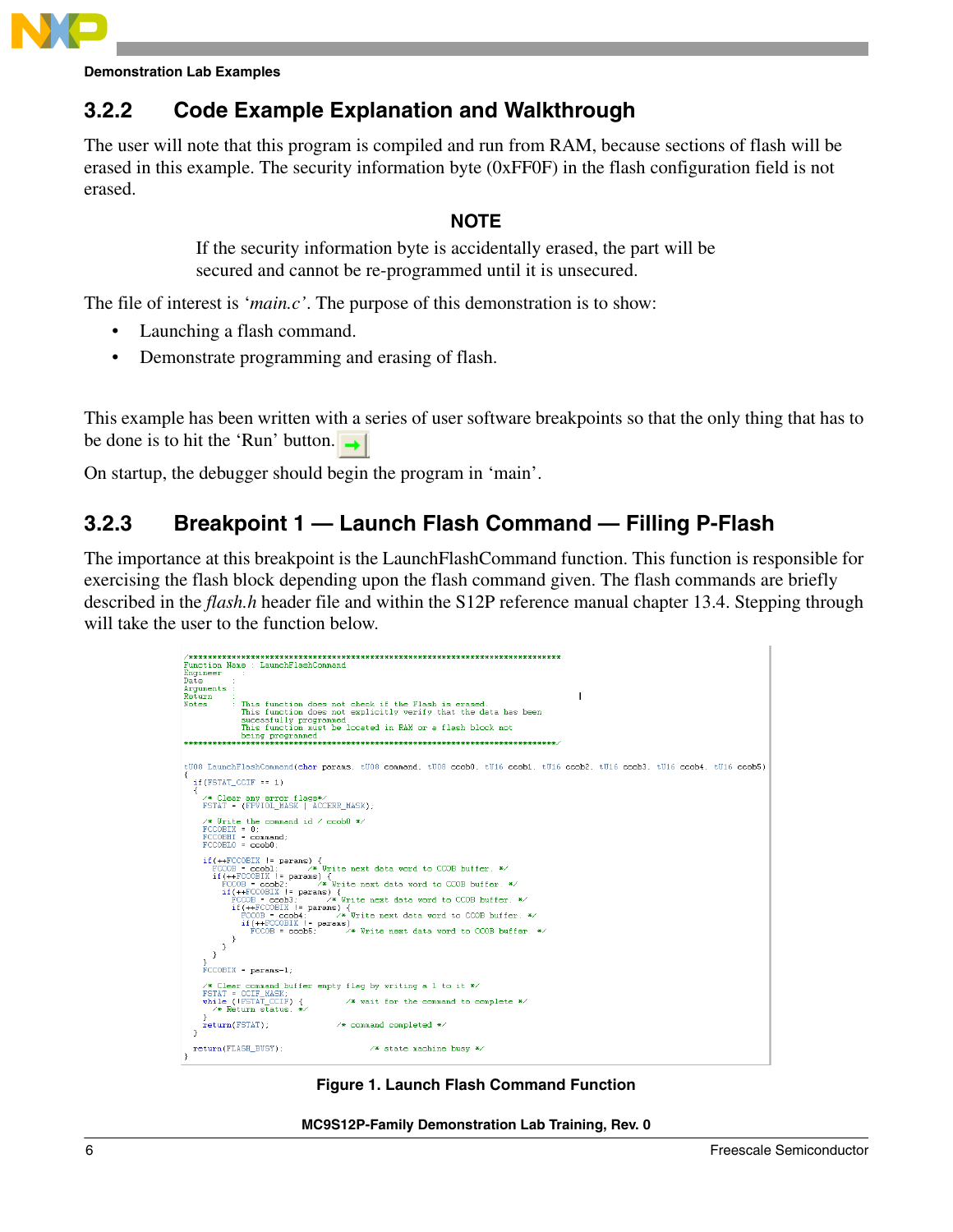

#### **3.2.4 Breakpoint 2 — Launched Program Commands — Known Data**

On entry of the second breakpoint, the memory maps have been set up to show the P-flash being erased (0xFFFF state), then programmed with known parameters (0xAAAA). All P-flash pages have been filled with  $0xAAA$ ;  $0x1400$ ,  $0x4000$ ,  $0xC000$ , and the PPAGE  $0C-0F - 0x8000 - 0xBFFF$  (local entry). Note (PPAGE 08-0B have not been used).

| D-flash                                             | P-flash                          | P-flash                                               | P-flash                                            | P-flash                                         |
|-----------------------------------------------------|----------------------------------|-------------------------------------------------------|----------------------------------------------------|-------------------------------------------------|
|                                                     |                                  |                                                       |                                                    |                                                 |
| <b>E Memory:1 REX EX EX EX EX EX EX EX EX EX EX</b> |                                  |                                                       |                                                    | Memo <b>AD</b>                                  |
|                                                     |                                  |                                                       |                                                    |                                                 |
| ⊩≙<br>00 00 00 00<br>100400                         |                                  | 01400 AA AA FF $\bigcirc$ 04000 FF FF AA A $\bigcirc$ | OCOOO FF FF FF FF <sup>10</sup>                    | losooo<br>nn.<br>00 FF FF                       |
| 100404<br>00                                        | 01404 AA AA FF                   | FF FF AA A<br>104004                                  | locoo4<br>FF<br>FF<br>FF                           | 08004<br>-nn                                    |
| E.<br>00<br>100408<br>nn.                           | 01408 AA AA FF                   | FF AA A<br>104008<br>FF                               | locoos<br>FF<br>FF FF<br>$F \overline{F}$ =        | 08008<br>1F<br>0000<br>nn.                      |
| 0000<br>10040C<br>00<br>nn.                         | 0140C AA AA FF                   | 04000<br>FF<br>FF AA A                                | locooc<br>FF AA AA<br>FF                           | 08000<br>nn<br>000000                           |
| 00 00 00 00<br>100410                               | 01410 FF FF<br>FF                | 04010<br>FF AA A<br>FF                                | OCO10 FF FF AA AA                                  | 08010<br>00.00.00<br>nn                         |
| 00<br>100414<br>nn.<br>nn.<br>nn                    | 01414 FF FF FF                   | 04014<br>FF FF AA A                                   | 00014<br>FF AA AA<br>FF                            | 08014<br>0000<br>n٥<br>nn.                      |
| 00<br>100418<br>00<br>00<br>nn.                     | 01418<br>FF FF FF                | 104018<br>FF FF AA A                                  | 00018<br>FF<br>FF AA AA                            | 08018<br>00<br>00<br>39 80                      |
| 00.00<br>10041C<br>-nn<br>nn                        | 0141C<br>ਸਸ ਸਸ ਸਸ                | 0401C<br>FF FF AA A                                   | loco1c<br>FF FF FF<br>FF.                          | loso1C<br>nn<br>00.<br>40.00                    |
| 100420<br>00<br>nn                                  | FF<br>01420<br>ਸ਼ਸ<br>FF         | 04020 FF FF AA A                                      | 100020<br>FF<br>FF<br>FF<br>FF                     | 08020<br>98<br>81<br>4C 00                      |
| 44 26<br>100424<br>nn.<br>00.                       | FF<br>01424<br>FF<br>FF          | 04024<br>FF AA A<br>FF                                | 0C024<br>FF FF<br>FF                               | 08024<br>00<br>92.00<br>00                      |
| 22<br>100428<br>nn.                                 | 01428 FF<br>FF FF                | 04028<br>FF<br>FF AA A                                | OCO28 FF FF FF<br>FF                               | 08028<br>nn<br>0000<br>nn.                      |
| 0000<br>10042C<br>nn.                               | 0142C FF FF AA                   | 0402C FF FF AA A                                      | OCO2C FF FF FF<br>FF                               | 0802C<br>-nn<br>00 00 00                        |
| 00<br>100430<br>nn                                  | 01430 AA AA AA                   | 04030 FF FF AA A<br>04034<br>FF FF AA A               | OCO30 FF FF FF<br>FF                               | 08030<br>n٥<br>00.00<br>nn.                     |
| 00<br>100434<br>۵O                                  | 01434 AA AA AA<br>01438          | 04038<br>FF FF AA A                                   | 00034<br>मन मन मन<br>FF<br>00038                   | 08034<br>58<br>00.78<br>nn.                     |
| -00<br>100438<br>nn<br>nn<br>nn.<br>nn              | FF FF AA<br>0143C<br>FF<br>FF AA | 0403C<br>FF FF AA A                                   | FF<br>FF FF<br>FF<br>0C03C<br>FF<br>FF<br>FF<br>FF | 08038<br>80<br>0000<br>n٥<br>lososc<br>40<br>nn |
| 100430<br>nn<br>1004<br>00<br>40                    | 01440<br>FF<br>-AA<br>FF         | 04040<br>FF AA A<br>FF                                | l0C040<br>ΆΆ<br>A A<br>FF<br>FF                    | 00.00<br>08040<br>n٥<br>n٥<br>0000              |
| 00444<br>0000<br>nn.<br>nn.                         | 01444<br>FF FF<br>FF             | FF AA A<br>04044<br>FF                                | 0C044<br>AA AA FF<br>FF                            | 08044<br>nn<br>00 00<br>nn.                     |
| 00.00.00.00<br>100448                               | 01448 FF FF AA                   | 04048<br>FF AA A<br>FF                                | OCO48 AA AA FF<br>FF                               | 08048<br>nn<br>00 00 00                         |
| 00,00<br>10044C<br>nn.<br>nn.                       | 01440<br>FF<br>FF AA             | 0404C FF FF AA A                                      | OCO4C AA AA FF<br>FE                               | 0804C<br>00.00<br>nn<br>nn                      |
| 00<br>100450<br>nn.<br>00 <sup>o</sup><br>nn.       | 01450<br>FF FF AA                | 04050 FF FF AA A                                      | OCO50 AA AA FF<br>FF                               | 08050<br>٥o<br>0000<br>00                       |
| 00<br>100454<br>nn.<br>nn.<br>nn.                   | 01454<br>FF FF AA                | 04054<br>FF FF AA A                                   | 0C054<br>मम मम मम<br>FF                            | 08054<br>nn<br>00,00<br>00.                     |
| 00<br>100458                                        | FF AA<br>01458<br>FF.            | 04058 FF FF AA A                                      | locoss<br>FF<br>ਸਸ<br>FF<br>FF                     | 08058<br>n٥<br>0000<br>nn.                      |
| 10045C<br>00                                        | 0145C                            | 04050<br>FF FF AA A                                   | 0C05C<br>FF<br>FF                                  | 08050<br>nn<br>nn.<br>- 00<br>nn                |
| nn<br>100460                                        | 01460<br>AA                      | 04060 FF FF<br>AA A                                   | 00060<br>FF<br>FF<br>FF                            | 08060<br>n٥<br>- 00                             |
| 100464<br>. oo oo oo oo<br>$\overline{\mathbf{v}}$  | 01464<br>AA                      | 04064 FF FF AA A                                      | OCO64 FF FF<br>FF                                  | 08064<br>nn<br>- 00                             |
|                                                     |                                  | <b>DADAS FF FF AA</b>                                 | locose FF.                                         |                                                 |

**Figure 2. The Memory Maps Showing Real-Time Erasing and Programming**

The user will note that 0x8000, the P-flash window will show different content depending on the PPAGE. When the programming has occurred, check PPAGE C-F by entering the character in the PPAGE register;

| <b>Register</b> |      |                             |      |
|-----------------|------|-----------------------------|------|
| <b>HC12</b>     |      |                             | Auto |
| D               |      | 0<br>$\mathbf{A}$<br>٥<br>в |      |
| IX              | 2BBB | IΥ<br>0                     |      |
| ΙP              | 2B3A | $PC$ 2B3A<br>PPAGE<br>٥     |      |
| <b>SP</b>       | 397D | CCR.<br>SXHINZVC            |      |
|                 |      |                             |      |

By Altering the PPAGE, the user can see the 64 kb windows of programmed information at 0x8000.

#### **3.2.5 Breakpoint 3 — Launched Program Commands — Address Data**

As breakpoint 2, except the data being written to the P-flash is different; the data written are the actual addresses of the P-flash.

**MC9S12P-Family Demonstration Lab Training, Rev. 0**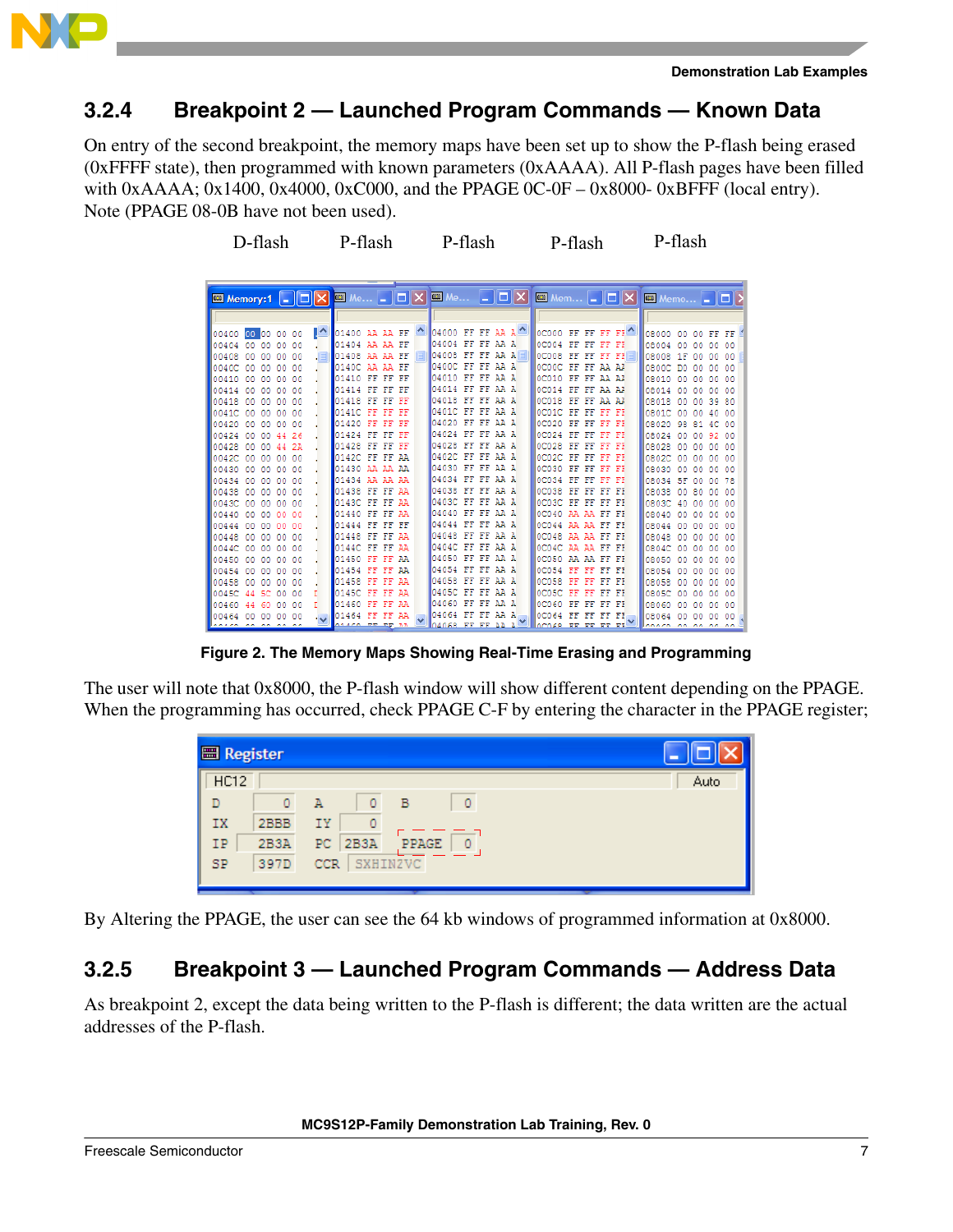

### **3.2.6 Breakpoint 4 — D-flash — Launched Program Commands**

The same functions are used but will now perform activity on the D-flash. The only difference to the flash command function is the memory address issued and flash commands — in other words D-flash instead of P-flash.

The end of the demonstration is indicated by the LEDs on the EVB being toggled. This example does not re-program the device to default, this will happen on the next re-load of a program by allowing NVM erasing.

### **3.2.7 Summary**

The demonstration software has shown how to initialise the flash command to perform programming, erasing, and erase verify on both the P-flash and D-flash. It is vital that the flow diagram is followed for correct operation. Deviation from this could cause errors when working with the P/D-flash. Although this demonstration did not include it, it is good practice to verify that the correct data has been programmed to the flash.

### <span id="page-7-0"></span>**3.3 Emulated EEPROM Driver**

### **3.3.1 Emulated EEPROM Overview**

EEPROM (electrically erasable programmable read-only memory), which can be byte- or word-programmed and erased, is often used in automotive electronic control units. This flexibility for program and erase operations makes it suitable for data storage of application variables that must be maintained when power is removed and needs to be updated individually during run-time. For the devices without EEPROM memory, the page-erasable Flash memory can be used to emulate for EEPROM through EEPROM emulation software.

The EEPROM emulation driver for S12P implements the fixed-length data record scheme emulation on the split-gate flash. The EEPROM functionalities to be emulated include organizing data records, initializing and de-initializing EEPROM, reporting EEPROM status, reading and writing data records.

Four or more sectors shall be involved in emulation with a round robin scheduling scheme.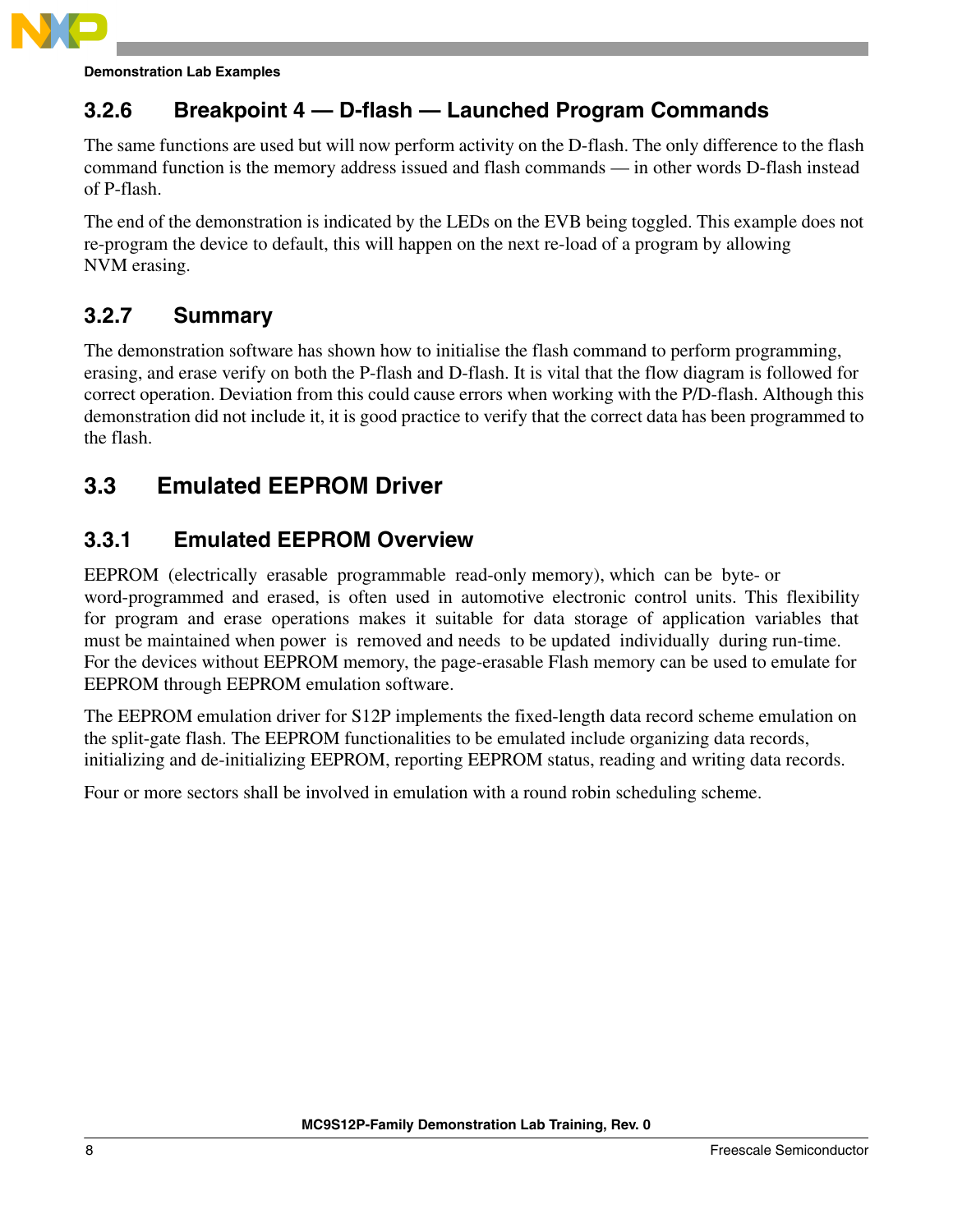



#### **3.3.2 Code Example Explanation and Walkthrough**

The file of interest is *NormalDemo.c* where the 'main' function resides. The purpose of this demonstration is to show how:

- The D-flash is initialized for EEE.
- The active and alternative sectors are assigned.
- The active sector is filled and swapped (and erased) with an alternative sector.

In an application, the D-flash would be continually read and written to and sectors would be copied, swapped, and erased. This example has been written with a series of user software breakpoints so that the only thing that has to be done is to hit the 'Run' button.

On startup, the debugger should begin the program in 'main':

| void main (void)<br>不同                                                        |
|-------------------------------------------------------------------------------|
| UINT16 returnCode:                                                            |
| UINT16 readAddr;                                                              |
| UINT16 erasingCycles;                                                         |
| UINT16 temp[EED DATA VALUE SIZE/EED MIN PROG SIZE] = { $\blacksquare$ 0,000}; |
| UINT8 i.i.                                                                    |

### **3.3.3 Breakpoint 1 — Erase the D-Flash**

```
/* This erases the D-Flash sectors used for EED. The entire emulated EEPROM
      from EED_FLASH_START_ADDRESS to EED_FLASH_END_ADDRESS is erased. */
 asm_BGND;<br>
A User breakpoint1 - the function below will erase the D-flash */<br>
\frac{1}{\sqrt{1}} variance be seekpoint1 - the function below will erase the D-flash */
 returnCode = FSL DeinitEeprom();\overline{A} if (EED_OK != returnCode)
 \left(\begin{array}{c}\mathbb{E}\\ \mathbb{E}\end{array}\right) ErrorTrap();
 /* Wait until DeinitEeprom is done */
 while (BUSY == EE_5tatus)
```
On selecting the run button, the first software breakpoint will be hit. Breakpoint 1 stops at the function which is responsible for initializing the D-flash. This function erases and assigns the physical D-flash which shall be used for EEE. The user will notice that the selected D-flash (0x400, 0x500, 0x600, 0x700) will be in the erased state.

### **3.3.4 Breakpoint 2 — Initialise the Active and Alternative Sectors**

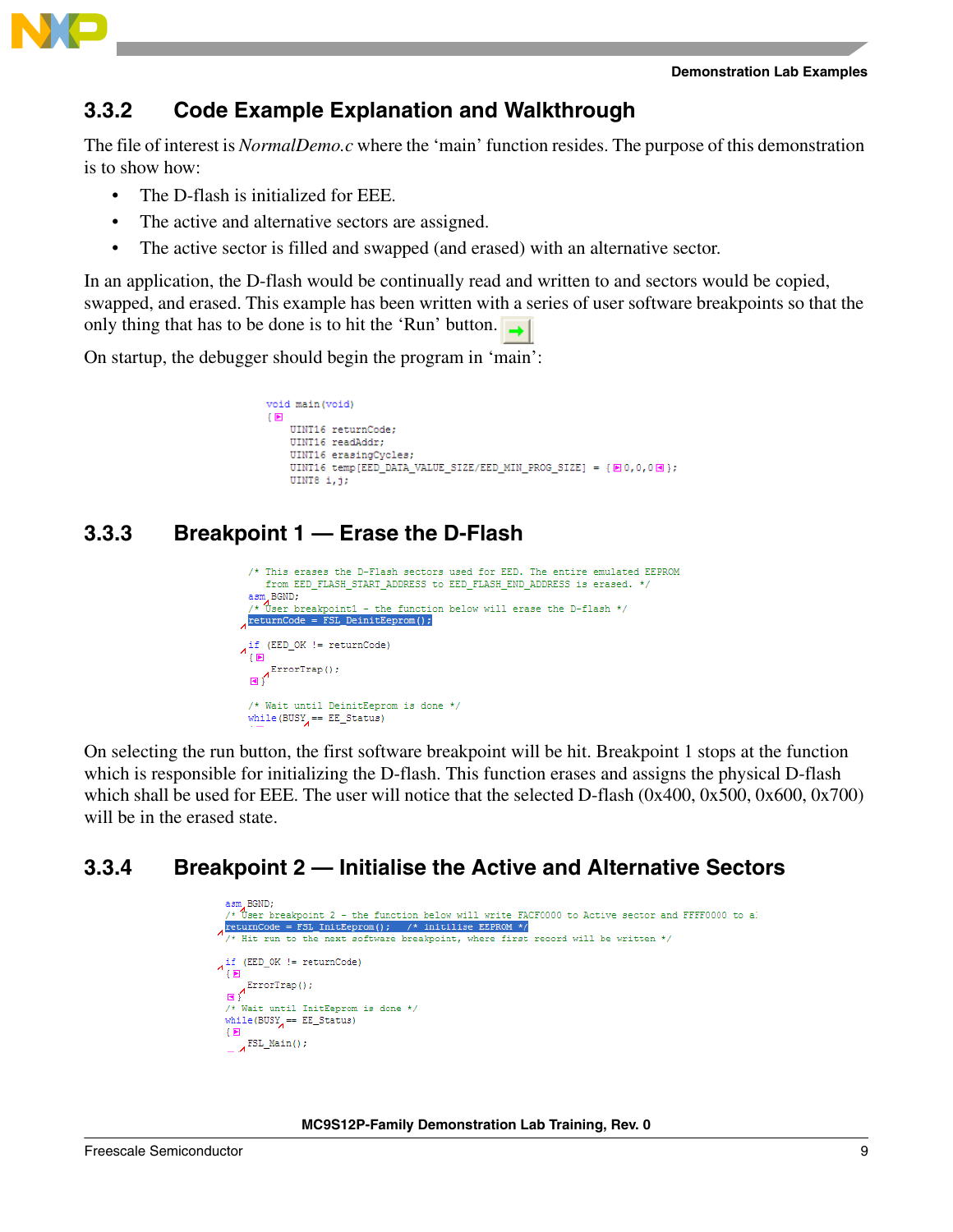

The D-flash has now been erased and will have to be arranged as active and alternative sectors. This software driver requires that at least two alternative sectors are available. This is to deal with any brownout or dead-sector situations. The 'FSL\_InitEeprom' function initializes the two sectors at location 0x4400 and 0x4500 to 'active', and the remaining sectors 0x4600, 0x4700, and 0x4800 to 'alternative'. On completion, the active sectors are defined by 0xFACF0000 and alternative are defined by 0xFFFF0000.



#### **3.3.5 Breakpoint 3 — Write First Data and ID Record**

```
回了
 asm, BGND;
/*software breakpoint 3 - the function below will write the first data record and ID*/
returnCode = FSL_WriteEeprom(DATA_ID_ONE, temp);
 if (EED_OK != returnCode)
Ā
 \{E\}ErrorTrap();
 画介
 /* Wait until WriteEeprom is done */
 while (BUSY<sub>4</sub> == EE_5tatus)
 \{E\}\overline{\mathcal{M}}^{\text{FSL\_Main}}() ;
```
The data to be written is defined within a header file  $-0x10$ . When executed, this function will write the data 0x10 and will assign this with a record ID of 0x01. The ID size is two bytes and the data size has been configured to six bytes. The specific EEE users guide explains how to set the data size.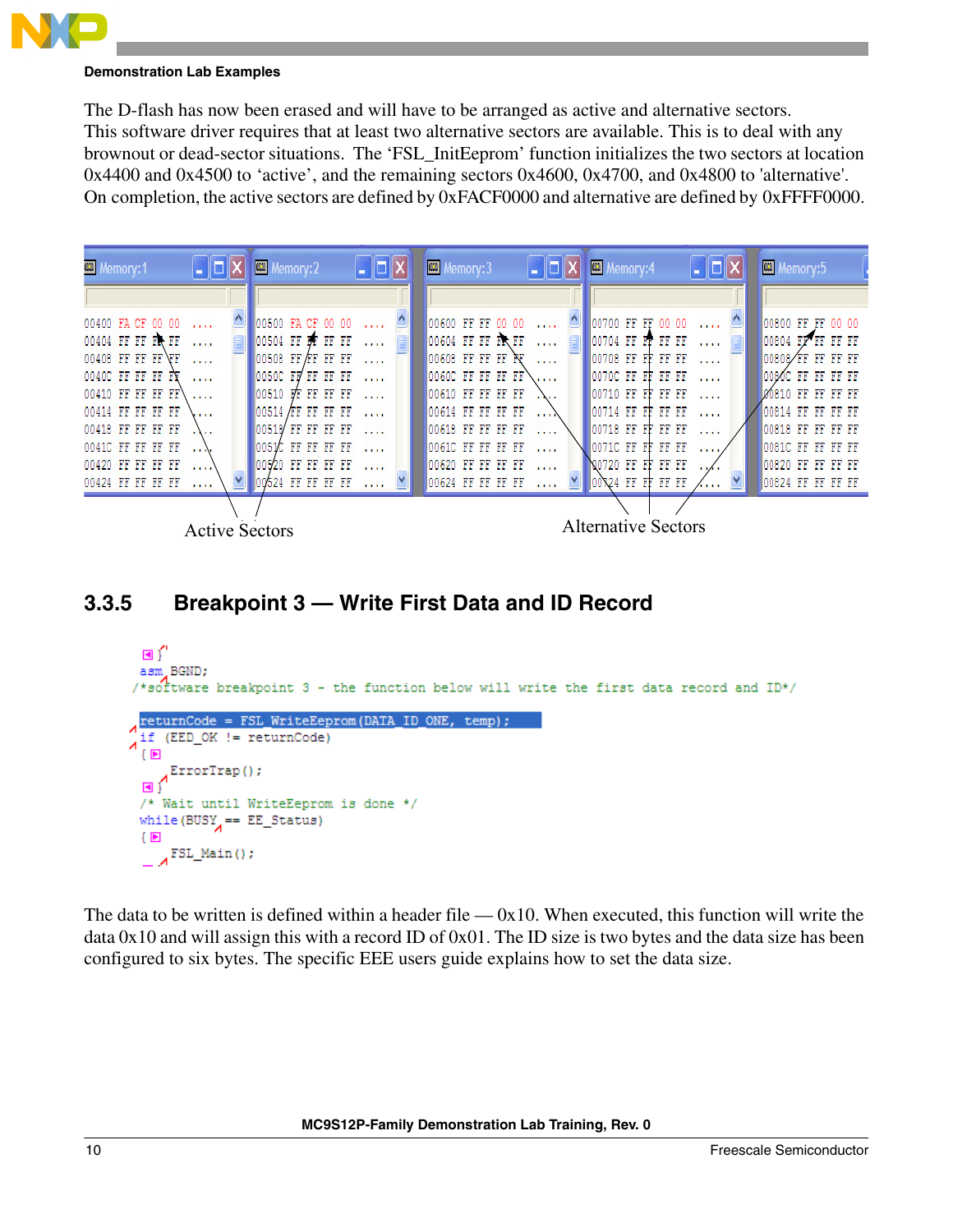



### **3.3.6 Breakpoint 4 — Completely Write the Active Sectors**

```
asm. BGND;
/* software breakpoint 4 - the first record has been written and the function below will write th
 /* It will loop here until all the active sectors are filled*/
for (i = DATA ID ONE j i \leftarrow EEDMAX\_RECORD_NUMBER; i++)但
    for (j = 0j) < (EED_DATA_VALUE_SIZE/EED_MIN_PROG_SIZE) ; j++)
    \overline{\mathbf{E}}{E \choose E} temp[j] = i + DATA_VALUE;
  \Lambda returnCode = FSL_WriteEeprom(i, temp);
    if (EED_OK != returnCode)
  \mathcal{A}^\mathtt{lf}_{\{\boxplus\}}
```
This writes data records such that the active block is completely filled. The next write after the loop will cause a swap. The active sectors at 0x400 and 0x500 have been filled since the code executes a for loop until it reaches the end of the second active sector.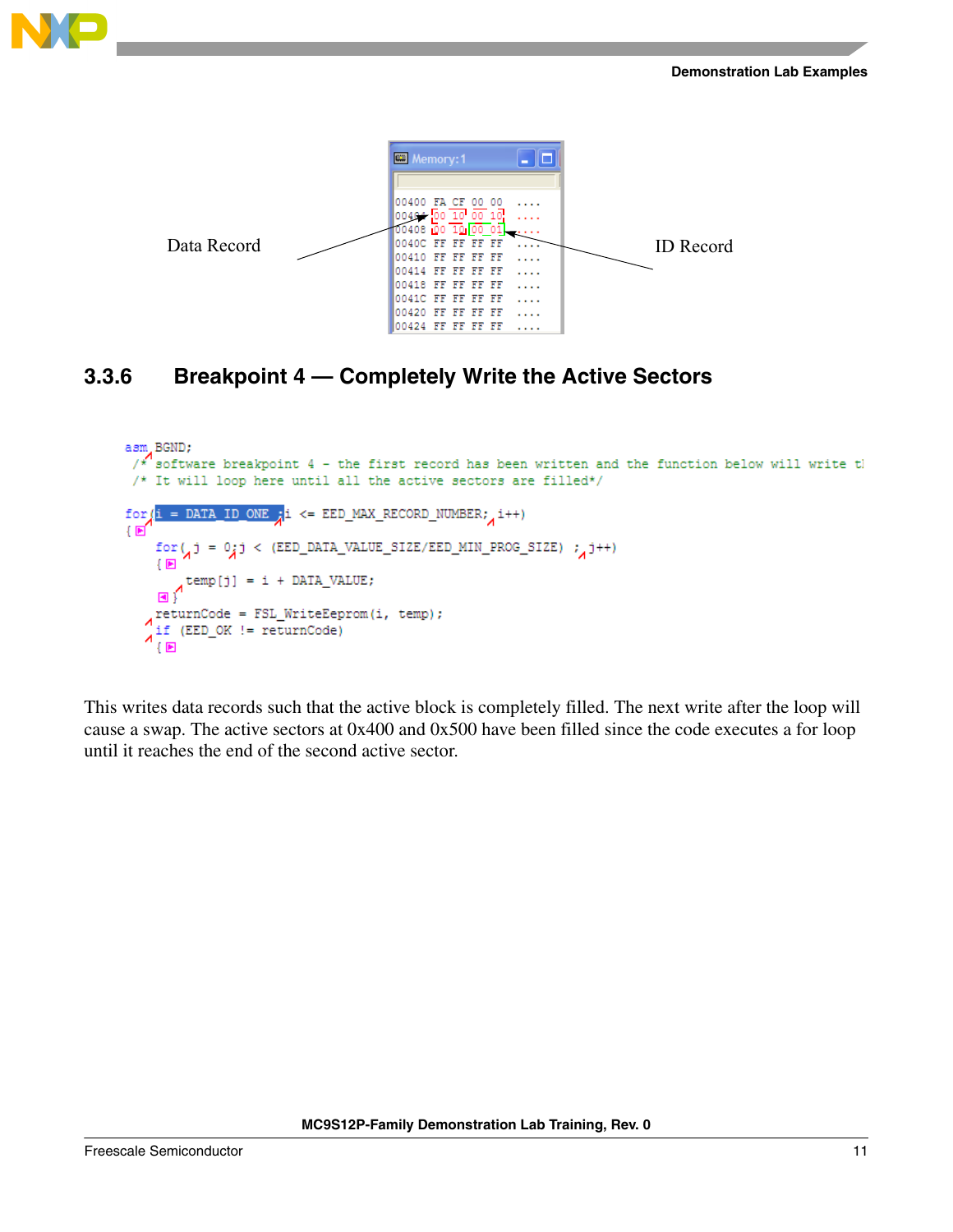

Beginning of first Active sector alternative sector completely filled (red) 00400 FA CF 00 00  $\blacktriangle$ 00500 FA CF 00 00  $\hat{\phantom{a}}$ 005DC 00 4A 00 4A **Security**  $\sim$  100  $\sim$ 00404 00 10 00 10 00504 00 2F 00 2F 005E0 00 4A 00 3A  $\ldots$  $.1.1$ 00408 00 10 00 01 00508 00 2F 00 1F 005E4 00 4B 00 4B  $\ldots$  $\overline{1}$ . 0040C 00 11 00 11 0050C 00 30 00 30 005E8 00 4B 00 3B  $\sim 100$  $.0.0$ 00410 00 11 00 01 00510 00 30 00 20  $.0.$ 005EC 00 4C 00 4C  $\sim 100$ 00414 00 12 00 12 00514 00 31 00 31 005F0 00 4C 00 3C  $.1.1$  $\sim 100$ 00418 00 12 00 02 00518 00 31 00 21  $.1.1$ 005F4 00 4D 00 4D  $1.1.1$ 0041C 00 13 00 13 0051C 00 32 00 32 005F8 00 4D 00 3D  $.2.2$  $\sim 100$ 00428 00 13 00 03  $.2.$ " 005FC FF FF FF FF 00520 00 32 00 22  $\sim 100$ 00424 00 14 00 14 00524 00 33 00 33 00600 FF FF 00  $\sim$   $\sim$   $\sim$  $.3.3$  $00$ 00428 00 14 00 04 00528 00 33 00 23  $.3.4$ 00604 FF FF FF FF  $\ldots$ 0042C 00 15 00 15 0052C 00 34 00 34 00608 FF FF FF FF  $.4.4$  $\sim$   $\sim$   $\sim$ 00430 00 15 00 05 00530 00 34 00 24 0060C FF FF FF FF  $.4.$  $\sim 100$ 00434 00 16 00 16 00534 00 35 00 35  $.5.5$ 00610 FF FF FF FF  $\cdots$ 00438 00 16 00 06 00538 00 35 00 25  $.5.8$ 00614 FF FF FF FF  $\sim 100$ 0043C 00 17 00 17 0053C 00 36 00 36 00618 FF FF FF FF  $.6.6$  $\sim 100$ 00440 00 17 00 07 00540 00 36 00 26 0061C FF FF FF FF  $.6.5$  $\ldots$ 00544 00 37 00 37 00444 00 18 00 18  $.7.7$ 00620 FF FF FF FF  $\sim 100$ 00448 00 18 00 08 00548 00 37 00 27  $.7.1$ 00624 FF FF FF FF  $\sim$   $\sim$   $\sim$ 0044C 00 19 00 19 0054C 00 38 00 38 00628 FF FF FF FF  $.8.8$  $\sim 100$ 00450 00 19 00 09 00550 00 38 00 28  $.8. ($ 0062C FF FF FF FF  $\ldots$ 00554 00 39 00 39 00454 00 1A 00 1A 00630 FF FF FF FF  $\ldots$  $.9.9$ 00458 00 1A 00 0A 00558 00 39 00 29  $.9.$ 00634 FF FF FF FF  $\sim$   $\sim$   $\sim$ 0045C 00 1B 00 1B  $\ldots$ 0055C 00 3A 00 3A 1111 00638 FF FF FF FF 00460 00 1B 00 0B 00560 00 3A 00 2A  $11.5$ 0063C FF FF FF FF 2227

### **3.3.7 Breakpoint 5 — Sector Swap**

Now that the active sectors have been completely filled, the next record write will only occur after a new active sector has been created. This is a two-stage process, firstly all the records from the first active sector are copied to the first available alternative sector — in this case, data and ID records from 0x400-0x499 are copied to 0x600. Secondly, the sector at 0x400 is erased and becomes a new alternative sector. On the new alternative sector, notice it begins with 0xFFFF0001.



becomes alternative

| vi naci v v                  |                                                |                                                               |                    |
|------------------------------|------------------------------------------------|---------------------------------------------------------------|--------------------|
| 00400 FF FF 00 01<br>1.1.1.1 | ◠<br>W00500 FA CF<br>0000<br>1.1.1             | #005DC 00 4A 00 4A<br>. J.J                                   |                    |
| 00404 FF FF FF FF<br>1.1.1.1 | 100504 00 2F 00<br>2F<br>.1.1                  | J <sub>1</sub><br>1005E0 00<br>4A 00 3A                       | 006F0 00 2E 00 1E  |
| 00408 FF FF FF FF<br>1.1.1.1 | 00508 00 2F 00 1F<br>$\cdot$ / $\cdot$ $\cdot$ | ,K.K<br>#005E4 00 4B 00 4B                                    | 006F4 CE CE CE CE  |
| 0040C FF FF FF FF<br>1.1.1   | 10050C 00 30 00 30<br>.0.0                     | ∥005E8 00 4B 00 3B<br>$K_{\rm eff}$                           | 006F8 CE CE 00 10  |
| 00410 FF FF FF FF<br>1.1.1   | 00510 00 30 00 20<br>.0.                       | $005EC$ 00 4C 00 4C<br>.L.L                                   | 006FC FF FF FF FF  |
| 00414 FF FF FF FF<br>1.111   | ⊪00514 00 31 00<br>.1.1<br>-31                 | ⊪005F0 00 4C 00 3C<br>.L. <                                   | 00700 FF FF 00 00  |
| 00418 FF FF FF FF            | W00518 00 31 00<br>.1.1<br>-21                 | WOO5F4 00 4D 00 4D<br>.M.M                                    | 00704 FF FF FF FF  |
| 0041C FF FF FF FF<br>1.1.1.1 | .2.2<br>∥0051C 00 32 00 32                     | 005F8 00 4D 00 32<br>$M =$                                    | 100708 FF FF FF FF |
| 00420 FF FF FF FF<br>1.1.1.1 | $.2.$ "<br>100520 00 32 00<br>-22              | <b>BOOSEC FF FF EE/FF</b><br><b><i><u>ALCOHOL: 40</u></i></b> | 0070C FF FF FF FF  |
| 00424 FF FF FF FF<br>1.1.1   | .3.3<br>⊪00524 00 33 00<br>-33                 | 100600 FA CF 00 00<br>1.1.1.1                                 | 00710 FF FF FF FF  |
| 00428 FF FF FF FF            | ⊪00528 00 33 00 23<br>.3.4                     | ilooso4 oo 11 oo 11<br>1.1.1.1                                | 00714 FF FF FF FF  |
| 0042C FF FF FF FF<br>1.1.1.1 | 0052C 00 34 00 34<br>.4.4                      | ion608 00 11 00 01<br>$\cdots$                                | 00718 FF FF FF FF  |
| 00430 FF FF FF FF<br>1.1.1   | 00530 00 34 00<br>.4.5<br>-24                  | ⊪0060C 00 12 00 12<br>1.1.1.1                                 | 0071C FF FF FF FF  |
| 00434 FF FF FF FF<br>1.1.1.1 | 100534 00 35 00 35<br>.5.5                     | ∭00610 00 12 00 02<br>$\cdots$                                | 00720 FF FF FF FF  |
| 00438 FF FF FF FF            | ∥00538 00 35 00<br>.5.8<br>-25                 | ⊪00614 00 13 00 13<br>1.1.1.1                                 | 00724 FF FF FF FF  |
| 0043C FF FF FF FF<br>1.1.1   | 10053C 00 36 00 36<br>.6.6                     | ⊪00618 00 13 00 03<br>1.1.1.1                                 | 00728 FF FF FF FF  |
| 00440 FF FF FF FF<br>1.1.1.1 | 100540 00 36 00<br>.6.5<br>-26                 | ioosic oo 14 oo 14<br>1.1.1.1                                 | 0072C FF FF FF FF  |
| 00444 FF FF FF FF<br>1.1.1   | .7.7<br>100544 00 37 00<br>-37                 | ∭00620 00 14 00 04<br>1.1.1.1                                 | 00730 FF FF FF FF  |
| 00448 FF FF FF FF            | ⊪00548 OO 37<br>.7.1<br>00<br>-27              | ⊪00624 00 15 00 15<br>1.1.1.1                                 | 00734 FF FF FF FF  |
| 0044C FF FF FF FF<br>1.1.1   | ∥0054C 00 38 00 38<br>.8.8                     | ⊪00628 00 15 00 05<br>1.1.1.1                                 | 00738 FF FF FF FF  |
| 00450 FF FF FF FF<br>1.1.1   | 100550 00 38 00<br>.8.0<br>-28                 | ∭0062C 00 16 00 16<br>1.1.1.1                                 | 0073C FF FF FF FF  |
| 00454 FF FF FF FF<br>1.1.1   | ⊪00554 00 39 00<br>.9.9<br>-39                 | ∭00630 00 16 00 06<br>1.1.1.1                                 | 00740 FF FF FF FF  |
| 00458 FF FF FF FF<br>1.1.1.1 | ⊪00558 00 39 00<br>.9.1<br>-29                 | ⊪00634 00 17 00 17<br>1.1.1.1                                 | 00744 FF FF FF FF  |
| 0045C FF FF FF FF<br>1.1.1   | 0055C 00 3A 00<br>-3A<br>$-1 - 1$              | ⊪00638 00 17 00 07<br>1.1.1                                   | 00748 FF FF FF FF  |
| 00460 FF FF FF FF<br>1.1.1.1 | 100560 00 3A 00 2A<br>a sa ta                  | ⊪0063C 00 18 00 18<br>.                                       | 0074C FF FF FF FF  |

**MC9S12P-Family Demonstration Lab Training, Rev. 0**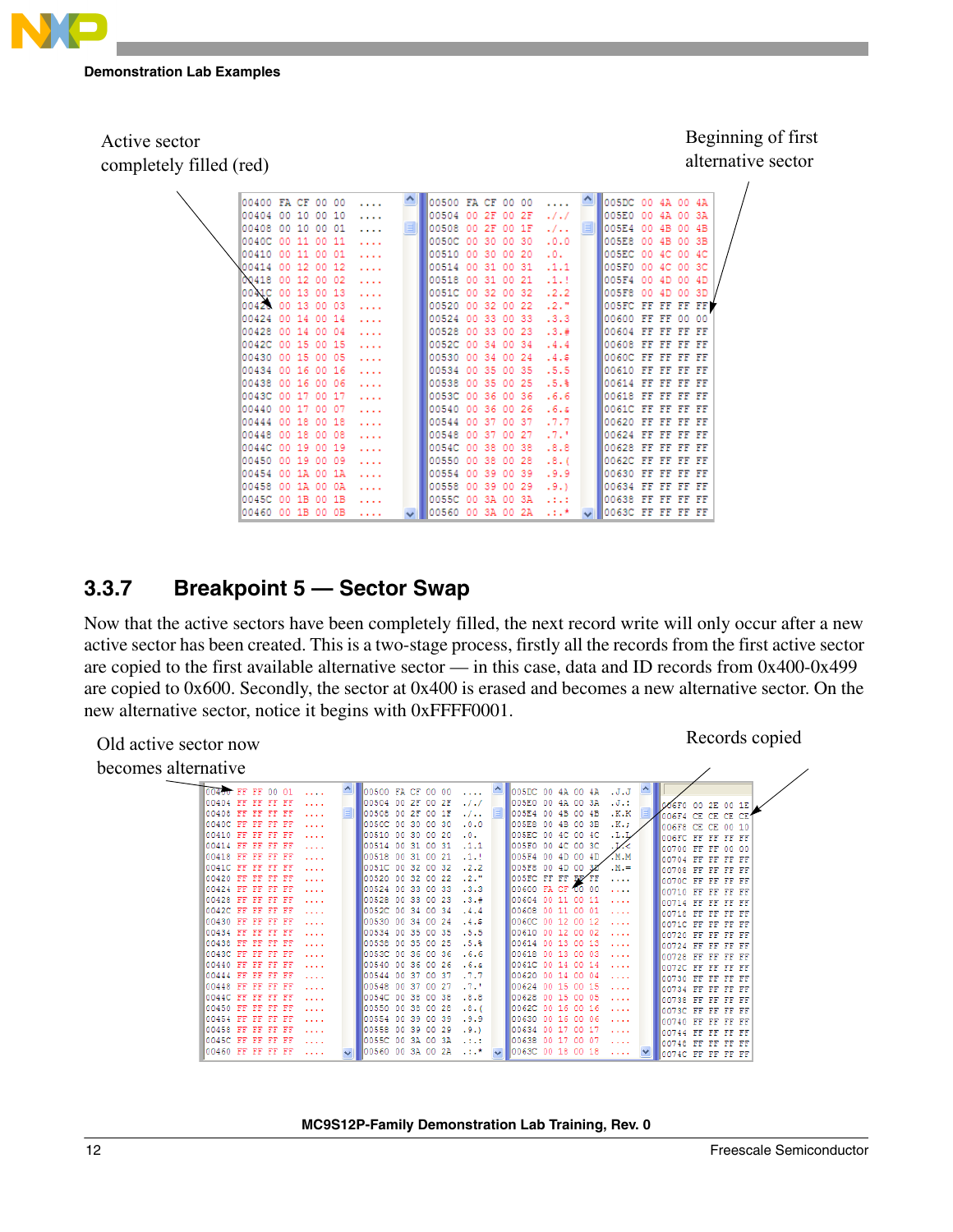

The process described whereby the sectors are being filled, copied, and erased will continue through an application, such as an odometer for example. When power to the application is lost, the data is stored in the D-flash and is easily read.

#### **3.3.8 Breakpoint 6 — Reading EEE and Erase**

```
asm, BGND;
    /* Software breakpoint 6 - Active sector swapped. The code below will read and then re-program the
   /* This reads the data with Data ID 0x01. The record is read from the cache table if EED CACHETABLE
TeturnCode=FSL_ReadEeprom(DATA_ID_ONE, sreadAddr);
   if (EED_OK != returnCode)
A.
   \left\{ \right. \boxplus\begin{picture}(120,10) \put(0,0){\line(1,0){15}} \put(15,0){\line(1,0){15}} \put(15,0){\line(1,0){15}} \put(15,0){\line(1,0){15}} \put(15,0){\line(1,0){15}} \put(15,0){\line(1,0){15}} \put(15,0){\line(1,0){15}} \put(15,0){\line(1,0){15}} \put(15,0){\line(1,0){15}} \put(15,0){\line(1,0){15}} \put(15,0){\line(1,0){15}} \put(15,0){\line(\{ \boxdot \}for (i = 0, i < EED\_DATA\_VALUE\_SIZE ; i += EED\_MIN\_PROG\_SIZE){ l⊟
                  The distance of colors, the three cases in the contract of the color
                                                                                                           Service Contractor
```
There are read functions after breakpoint 6 which are responsible for reading the EEE. This will read the record with a specified data and address.

This demonstration program will complete by erasing the D-flash sectors and will end in the while loop.

| 00400 FF FF<br>FF FF<br>.              | 00500<br>EF BR<br>FF<br>FF.             | .     | loospc<br>FF FF<br>FF FF<br>.           | ∧ |                                        |
|----------------------------------------|-----------------------------------------|-------|-----------------------------------------|---|----------------------------------------|
| 00404 FF<br>FF<br>FF<br>FF<br>.        | 00504<br>EF<br>FF.<br>ЕF<br><b>H.H.</b> | .     | 1005E.O<br>FF<br>FF<br>FF<br>ЕF<br>.    |   | 006F0 FF FF FF FF<br>.                 |
| 00408 FF<br>FF<br>FF<br>FF<br>1.1.1    | 100508<br>EF<br>FF<br>FF.<br>FЕ         | .     | 1005E4<br>FF<br>FF<br>FF<br>ЕF<br>.     |   | 006F4<br>ਸਸ<br>FF<br>КK<br>ĦЕ<br>.     |
| 0040C FF<br>FF<br>FF.<br>- FF<br>1.1.1 | 0050C<br>- F.F<br>FF FF<br>FF.          | .     | 1005E8<br>FF<br>FF<br>FF.<br>- EF<br>.  |   | 006F8<br>FF.<br>FF.<br>FF<br>EF<br>.   |
| 00410 FF<br>FF<br>FF FF<br>.           | 100510 FF<br>FF.<br>FF FF               | .     | 1005EC<br>FF FF<br>FF BF<br>.           |   | 006FC FF<br>FF<br>FF<br>FF             |
| 00414 FF<br>FF<br>FF<br>FF<br>1.1.1    | 00514 FF<br>FF.<br>FF FF                | .     | 1005FO.<br>দদ দদ<br>FF FF<br>.          |   | .<br>FF<br>00700<br>FF<br>FF<br>FF     |
| 00418 FF FF FF FF<br>1.1.1             | 100518 FF<br>FF FF<br>FF.               | .     | 1005F4 FF FF<br>FF FF<br>.              |   | .<br>00704<br>FF<br>FF<br>FF<br>FF     |
| 0041C FF FF FF FF<br>.                 | 10051C<br>FF.<br>FF.<br>FF.<br>- FF     | .     | 1005F8<br>FF<br>FF<br>FF.<br>. FF<br>.  |   | 1.1.1<br>FF<br>00708<br>FF<br>FF<br>FF |
| 00420 FF FF FF FF<br>1.1.1             | 100520 FF<br>FF FF<br>FF.               | .     | 1005FC<br>FF FF<br>FF FF<br>.           |   | .<br>0070C<br>FF<br>FF<br>FF<br>FF     |
| 00424 FF<br>FF<br>FF FF<br>1.1.1       | 100524<br>FF.<br>FF.<br>FF.<br>FF       | .     | FF<br>100600<br>FF<br>FF.<br>FF<br>.    |   | .<br>00710<br>FF<br>FF<br>FF<br>FF     |
| 00428 FF<br>FF FF FF<br>1.1.1          | 100528.<br>FF.<br>FF.<br>FF<br>FF.      | .     | FF<br>FF<br>FF<br>100604<br>EF<br>.     |   | .                                      |
| 0042C<br>FF<br>FF<br>FF<br>FF<br>1.1.1 | 10052C<br>FF.<br>FF.<br>FF<br>FF.       | .     | 100608<br>ЕF<br>FF.<br>FF.<br>ЕF<br>.   |   | 00714 FF<br>FF<br>FF<br>FF.<br>.       |
| 00430 FF<br>FF<br>FF FF<br>1.1.1       | 100530<br>FF.<br>FF FF<br>FF.           | .     | 10060C<br>FF<br>FF<br>FF.<br>FF         |   | 00718<br>FF<br>FF<br>FF<br>FF<br>.     |
| 00434 FF<br>FF<br>FF<br>FF             | 00534<br>ਸ਼ਾਸ<br>- FF<br>FF.<br>FF.     |       | .<br>100610.<br>FF.<br>FF.<br>FF.<br>FF |   | FF<br>0071C<br>FF<br>FF<br>FF<br>1.1.1 |
| .<br>00438 FF<br>FF<br>FF<br>FF        | 100538<br>FF.<br>FF FF FF               | .     | .<br>100614<br>FF.<br>FF<br>FF.<br>EF   |   | FF<br>00720<br>FF<br>FF.<br>FF<br>.    |
| 1.1.1<br>0043C FF                      | 0053C<br>FF.                            | .     | .<br>100618                             |   | 00724 FF<br>FF<br>FF FF<br>.           |
| FF<br>ΕF<br>FF<br>.                    | FF FF<br>FF.                            | .     | FF FF<br>FF.<br>FF<br>.                 |   | 00728 FF<br>FF<br>FF<br>FF<br>.        |
| 00440 FF<br>FF.<br>FF FF<br>1.1.1      | 100540<br>FF.<br>FF.<br>FF FF           | .     | 10061C<br>FF FF<br>FF.<br>ЕF<br>.       |   | 0072C<br>FF<br>FF<br>FF<br>FF<br>.     |
| 00444 FF<br>FF<br>FF.<br>FF<br>.       | 00544<br>FF.<br>ЕF<br>FF.<br>FF.        | .     | 100620.<br>FF FF<br>FF.<br>ЕF<br>.      |   | 00730 FF<br>FF<br>FF<br>FF<br>.        |
| 00448 FF FF FF FF<br>1.1.1             | 100548<br>FF.<br>FF FF<br>FF.           | .     | 100624<br>FF FF<br>FF.<br>EF<br>.       |   | FF<br>00734 FF<br>FF<br>FF<br>1.1.1    |
| 0044C FF FF<br>FF FF<br>               | 10054C<br>FF.<br>FF.<br>FF<br>FF.       | .     | 100628 FF FF<br>FF<br>EF<br>.           |   | 00738 FF<br>FF<br>FF FF<br>.           |
| 00450 FF<br>FF<br>FF<br>FF<br>1.1.1    | 00550<br>FF<br>FF.<br>FF.<br>FF.        | .     | 10062C<br>FF BR<br>FF.<br>ЕF<br>.       |   | 0073C FF FF<br>FF BF<br>.              |
| 00454 FF<br>FF<br>FF<br>FF<br>1.1.1    | 00554<br>FF<br>FF.<br>FF.<br>FF.        | 1.1.1 | FF FF<br>100630<br>FF<br>EF<br>.        |   | 00740 FF<br>FF<br>FF<br>FF<br>.        |
| 00458 FF<br>FF<br>FF<br>FF<br>.        | 00558<br>FF<br>FF.<br>FF<br>FF.         | .     | 100634<br>FF<br>FF<br>FF.<br>ЕF<br>.    |   | 00744 FF<br>FF<br>FF<br>FF<br>.        |
| 0045C FF<br>FF<br>FF<br>FF<br>1.1.1    | 0055C<br>FF<br>FF<br>FF.<br>FF.         | .     | 100638<br>FF<br>FF<br>FF<br>FF<br>.     |   | 00748 FF<br>FF<br>FF<br>.              |
| 00460 FF FF FF FF<br>1.1.1             | 100560 FF<br>FF FF<br>FF.               | .     | 10063C<br>FF FF<br>FF FF<br>.           |   | $10074C$ FF FF FF FF                   |

#### **MC9S12P-Family Demonstration Lab Training, Rev. 0**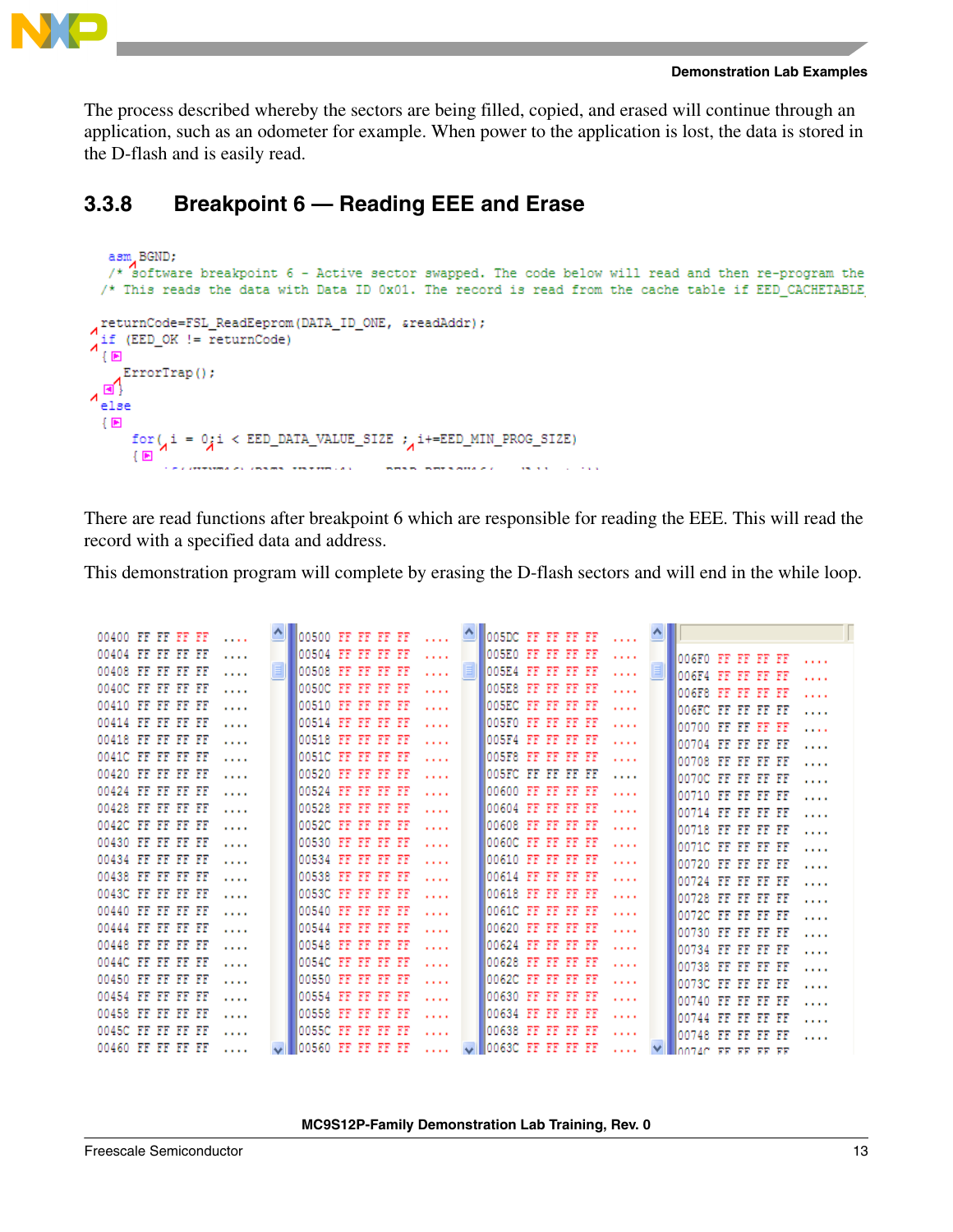

#### **3.3.9 Summary**

[The demonstration software has shown how to initialise the D-flash for EEE operation by producing active](http://www.freescale.com)  and alternative sectors via the 'FSL\_InitEeprom' function. The functions for writing, 'FSL\_WriteEeprom' and reading, 'FSL\_ReadEeprom' are required to write/read the appropriate data and accompanying ID records and hence emulate EEPROM. In an application, it will be the two latter functions which will be relied upon. Moreover, the software is capable of dealing with brownout events as well as dead sectors. For developing applications with this code it is advisable to read the EEE driver user's guide included within [the Emulated EEPROM software pack, available from w](http://www.freescale.com)ww.freescale.com.

### <span id="page-13-0"></span>**3.4 LIN Communications**

An example of how to manage the SCI module to reconstruct a LIN bus is included on the system software CD from Softec Microsystems labeled "DEMO9S12PFAME" which is supplied with the DEMO9S12PFAME board.

The software, developed by Softec Microsystems uses the LIN bus to communicate a potentiometer value from master to slave.

The LIN example software can be found on the CD in *DEMO9S12PFAME\Docs\CW\_Examples\DEMO9S12PFAME\C\LIN*.

### <span id="page-13-1"></span>**3.5 MSCAN Module**

This lab example uses the MSCAN module in loopback mode to transmit and receive a byte of data using standard length identifiers and four 16-bit filters. The status of Port B is read and transmitted by the MSCAN module. When the MSCAN module receives its own transmission, the data in the message is read and displayed on the Port A LEDs.

When the MSCAN module is operated in loopback mode no CAN signals are transmitted externally. Both the Tx and Rx pins are held high.

#### **3.5.1 Setup**

The following steps should be followed before running the lab example:

- 1. Ensure that the RS-232/LIN SEL jumper on the DEMO9S12PFAME demonstration board selects the RS-232 position.
- 2. Ensure that the ENA jumper on J503 is present.
- 3. Ensure that the ENA jumper on J505 is present.
- 4. Ensure that the ENA jumper on J506 is present.
- 5. Start CodeWarrior by selecting it in the Windows Start menu.
- 6. From the CodeWarrior main menu, choose **File > Open** and choose the **S12P CAN Demo.mcp** file.
- 7. Click **Open**. The project window will open.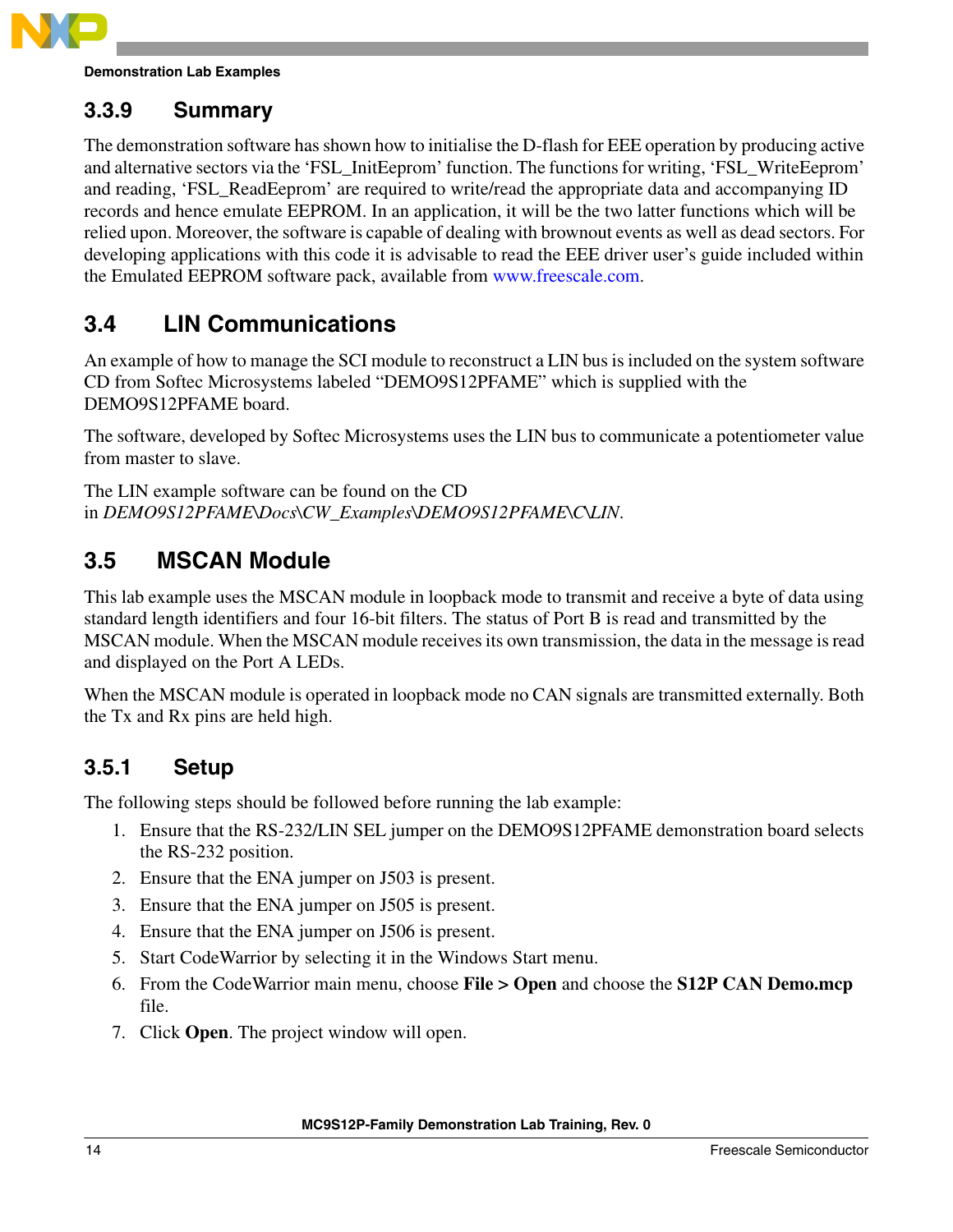

- 8. The C code of this demonstration is contained within the **main.c** file. Double click on the file to open it.
- 9. Ensure the Softec HCS12 option is selected as the target.



- 10. From the main menu, choose **Project > Debug**. This will compile the source code, generate an executable file, and download it to the demo board.
- 11. A new debugger environment will open. Once the download to the demo board is complete, close the debugger environment.

#### **3.5.2 Instructions**

Follow these instructions to run the lab example:

- [1. Ensure that the PBO, PB1, PB2, and PB3 dip switches are set to the 0 position.](http://www.freescale.com/)
- 2. Hit RESET. The MSCAN demo software will begin the execution.
- [3. Vary the positions of the PBO, PB1, PB2, and PB3 dip switches. The LEDs should match their](http://www.freescale.com/)  configuration.

#### **3.5.3 Summary**

The MSCAN module is a serial data bus communication controller implementing the CAN 2.0A/B protocol as defined in the Bosch specification dated September 1991. It is not limited to automotive applications and is suited to wide variety of uses which require reliable communications.

[For further information on the MSCAN module please refer to the following documentation which is](http://www.freescale.com)  [available at](http://www.freescale.com) www.freescale.com.

- AN3034 Using MSCAN on the HCS12 Family
- MC9S12P128 Reference Manual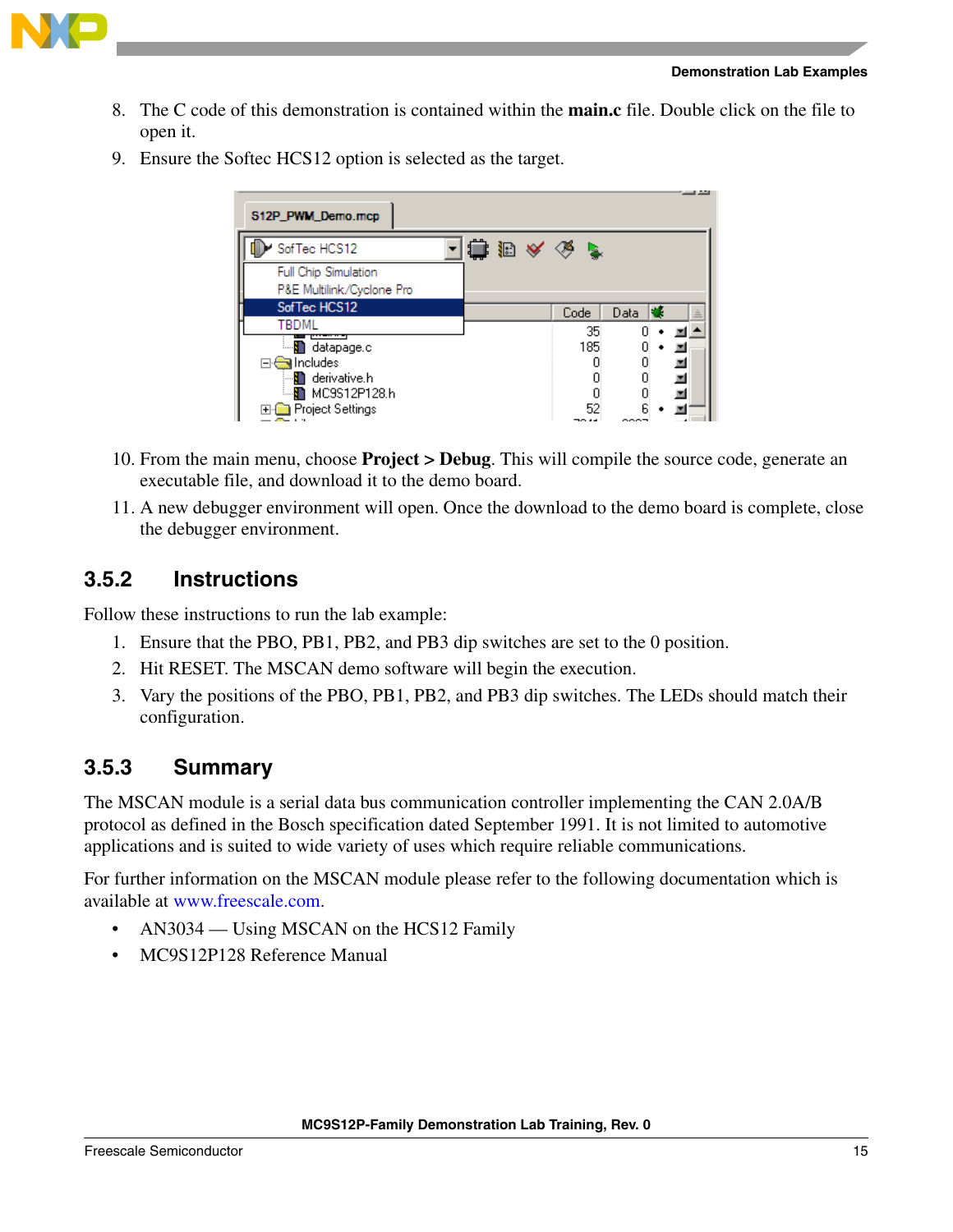

### <span id="page-15-0"></span>**3.6 PWM Module**

This lab provides an example of how to setup and use the PWM module to create a 50% duty cycle output with different polarity and alignment settings. This behavior is best illustrated if all of the PWM signals can be displayed simultaneously on a four-channel oscilloscope.

### **3.6.1 Setup**

The following steps should be completed before running the lab example:

- 1. Ensure that the "ENA" jumpers on J504 and J503 are removed. This is to prevent the push-button associated with Port P0 and P1 from interfering with the PWM signal.
- 2. If desired, populate J101 with a header row that allows probing of the MCU signals, specifically P0-P4.
- 3. Start CodeWarrior by selecting it in the Windows Start menu.
- 4. From the CodeWarrior main menu, choose **File > Open** and choose the **S12P PWM Demo.mcp** file.
- 5. Click **Open**. The project window will open.
- 6. The C code of this demonstration is contained within the **main.c** file. Double click on the file to open it.
- 7. Ensure the Softec HCS12 option is selected as the target.

| S12P_PWM_Demo.mcp             |  |       |     |      |  |
|-------------------------------|--|-------|-----|------|--|
| SofTec HCS12                  |  | ■胆々多よ |     |      |  |
| Full Chip Simulation          |  |       |     |      |  |
| P&E Multilink/Cyclone Pro     |  |       |     |      |  |
| SofTec HCS12                  |  | Code  |     | Data |  |
| <b>TBDML</b>                  |  |       | 35. |      |  |
| datapage.c                    |  |       | 185 |      |  |
| ⊟ <del>©</del> Includes       |  |       |     |      |  |
| Manative.h                    |  |       |     |      |  |
| A MC9S12P128.h                |  |       |     |      |  |
| <b>Project Settings</b><br>⊞⊣ |  |       | 52  |      |  |

- 8. From the main menu choose **"Project > Debug"**. This will compile the source code, generate an executable file, and download it to the demo board.
- 9. A new debugger environment will open. Once the download to the demo board is complete, close the debugger environment.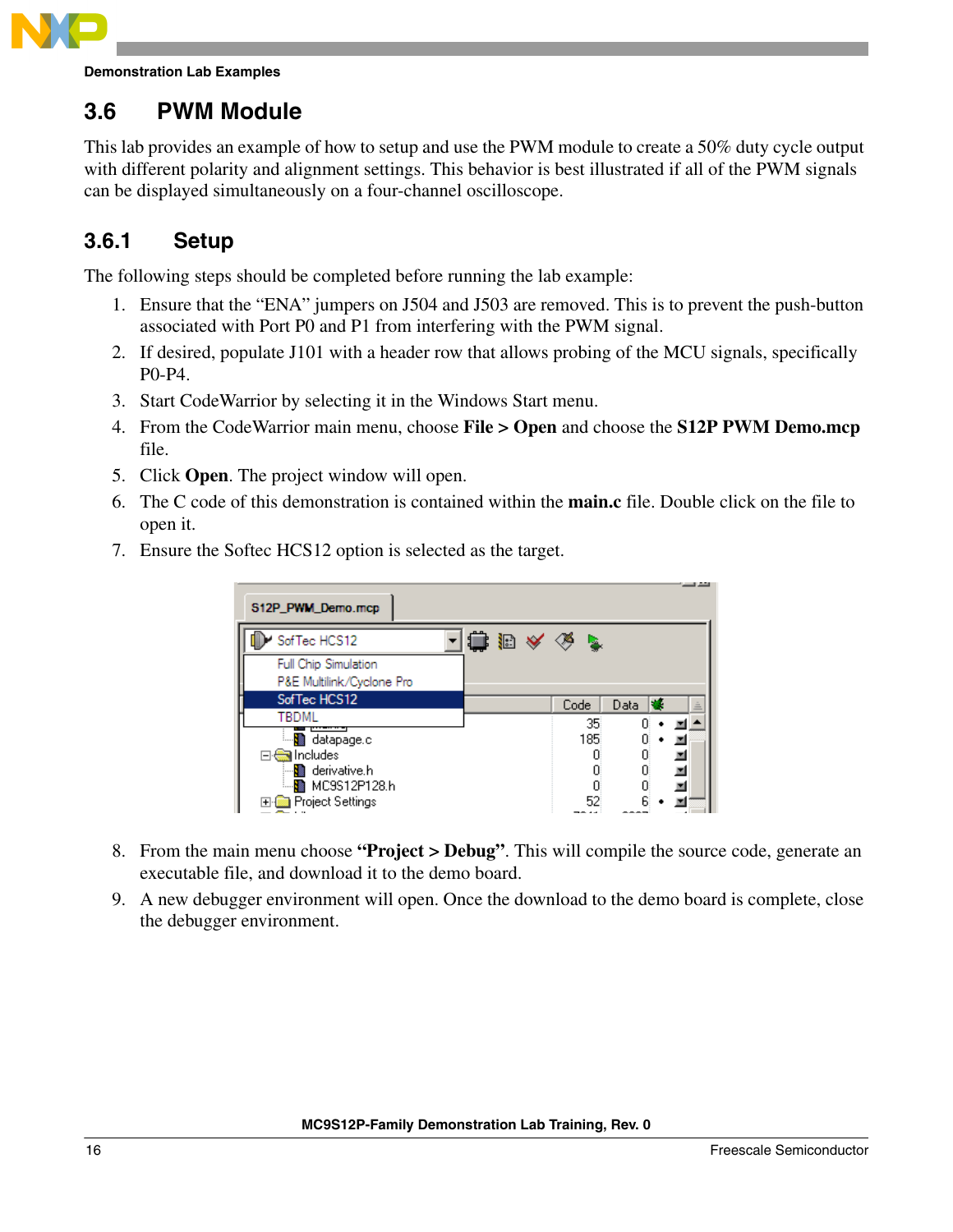

#### **3.6.2 Instructions**

Follow these instructions to run the lab example:

- 1. Hit RESET. The code should run on its own. The PWM module should output 50% duty cycle signals on Ports P0–P4.
- 2. Try probing all four signals simultaneously if possible. This allows the difference in settings such as center alignment and polarity to be more apparent.

#### **3.6.3 Summary**

The PWM is a common module on many microcontrollers. It often finds use in applications that have a need to vary frequency or intensity, such as with lighting.

[For further information on the PWM module please refer to the following documentation which is](http://www.freescale.net)  [available at](http://www.freescale.net) www.freescale.com.

• MC9S12P128 Reference Manual

### <span id="page-16-0"></span>**3.7 S12P Low-Power Modes**

In addition to the default Run mode, the MC9S12P has three low-power modes, Wait, Pseudo Stop, and Stop.

Wait mode is similar to RUN mode except that CPU execution is halted and it is possible to selectively disable some modules so that only necessary modules are clocked.

For lower power consumption, Pseudo Stop mode halts the bus clock, but the external oscillator continues to run.

Stop Mode disables the external oscillator for the lowest power consumption.

This lab example shows how to enter each mode and the differences between them.

The table below summarizes the signals present in each mode.

| <b>Mode</b> | <b>Bus Clock</b> | <b>External Oscillator</b> |
|-------------|------------------|----------------------------|
| Run         |                  |                            |
| Wait        |                  |                            |
| Pseudo Stop |                  |                            |
| Stop        |                  |                            |

The changes in the MCU operating mode can be observed via the LEDs and by monitoring the ECLK signal (Bus clock) and EXTAL signal (Crystal) on an oscilloscope.

Care should be taken to probe ECLK and EXTAL separately to avoid adding extra noise to the signals.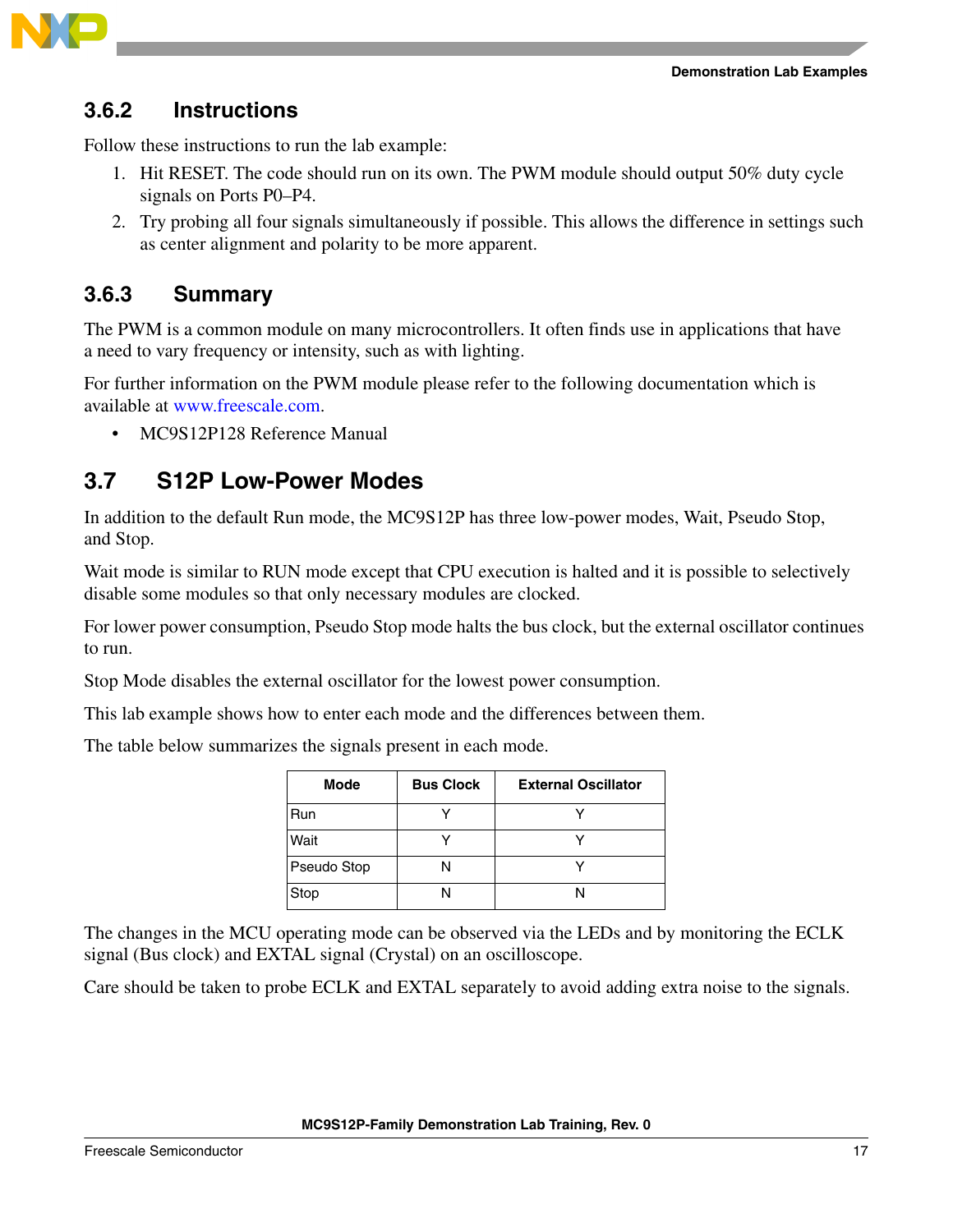

### **3.7.1 Setup**

The following steps should be taken before running the lab example:

- 1. Start CodeWarrior by selecting it in the Windows Start menu.
- 2. From the CodeWarrior main menu, choose **File > Open** and choose the **S12P Low Power Modes.mcp** file.
- 3. Click **Open**. The project window will open.
- 4. The C code of this demonstration is contained within the **main.c** file. Double click on the file to open it.
- 5. Ensure the Softec HCS12 option is selected as the target.

| S12P_PWM_Demo.mcp         |  |      |      |     |      |  |
|---------------------------|--|------|------|-----|------|--|
| SofTec HCS12              |  | ■胆≫◆ |      |     |      |  |
| Full Chip Simulation      |  |      |      |     |      |  |
| P&E Multilink/Cyclone Pro |  |      |      |     |      |  |
| SofTec HCS12              |  |      | Code |     | Data |  |
| <b>TBDML</b>              |  |      |      | 35. |      |  |
| <b>Ma</b> datapage.c      |  |      |      | 185 |      |  |
| ⊟ <del>©</del> Includes   |  |      |      |     |      |  |
| Manative.h                |  |      |      |     |      |  |
| ≔MD MC9S12P128.h          |  |      |      |     |      |  |
| <b>Project Settings</b>   |  |      |      | 52  |      |  |

- 6. From the main menu choose **Project > Debug**. This will compile the source code, generate an executable file, and download it to the demo board.
- 7. A new debugger environment will open. Once the download to the demo board is complete, close the debugger environment.
- 8. The bus clock is represented on pin 27 PE4/ECLK. The ECLK signal is equivalent to the MCU bus speed and can be monitored by attaching an oscilloscope probe to pin 31 of the J102 header.
- 9. The oscillator can be monitored by attaching a scope probe to the EXTAL side of the Y101 crystal.

### **3.7.2 Instructions**

Follow these instructions to run the lab example:

- 1. Ensure that the PBO, PB1, PB2, and PB3 dip switches are in the 1 position.
- 2. Hit RESET. The MCU is now operating in Run mode. The LEDs will flash indefinitely indicating the MCU is in Run mode.
- 3. Monitor the ECLK signal on the oscilloscope. ECLK represents the bus clock. A 32 MHz square wave should be observed.
- 4. Monitor the EXTAL signal on the oscilloscope. EXTAL indicates that the crystal oscillator is running. A 4 MHz sine wave should be observed.
- 5. Put the PBO dip switch into the 0 position. Ensure that the PB1, PB2, and PB3 dip switches are in the 1 position.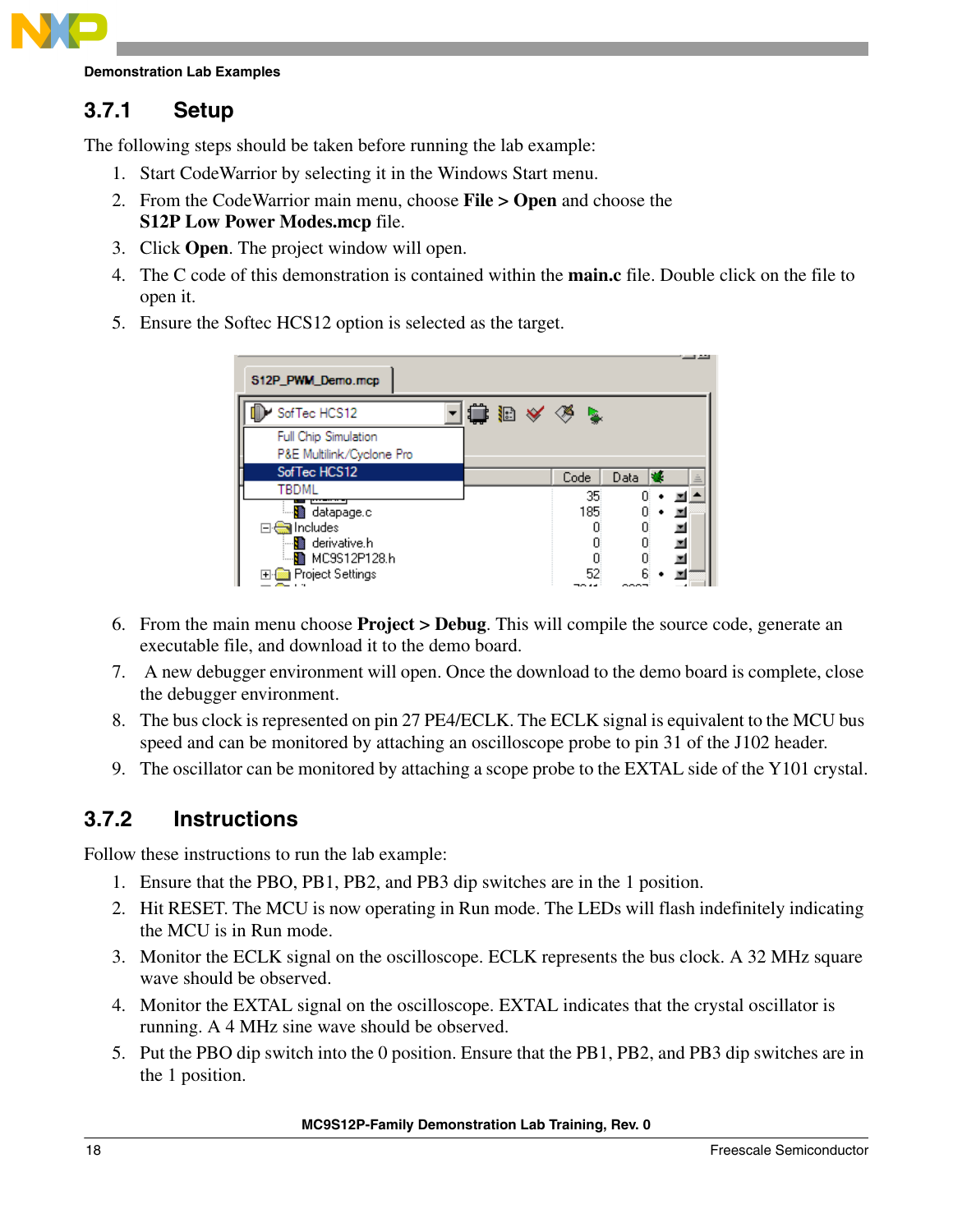



- 6. Hit RESET. The LEDs will flash 20 times indicating Run mode and then the MCU will enter into Wait mode. Pressing PP0 causes the MCU to exit Wait mode back into Run mode. The LEDs will flash 20 times before the MCU returns into Wait mode again.
- 7. Monitor the ECLK signal on the oscilloscope. The 32 MHz square wave representing the bus clock will be present in both Run and Wait modes.
- 8. Monitor the EXTAL signal on the oscilloscope. In both Run and Wait modes, a 4 MHz sine wave should be observed indicating that the external oscillator continues to operate in Wait mode.
- 9. Put the "PB1" dip switch into the 0 position. Ensure that the PB0, PB2, and PB3 dip switches are in the 1 position.
- 10. Hit RESET. The LEDs will flash 20 times indicating Run mode and then the MCU will enter into Pseudo Stop mode. Pressing PP0 causes the MCU to exit Pseudo Stop mode back into Run mode. The LEDs will flash 20 times before the MCU returns into Pseudo Stop mode again.
- 11. Monitor the ECLK signal on the oscilloscope. The 32 MHz square wave representing the bus clock is only present in Run mode. In Pseudo Stop mode, the bus clock is stopped to save power.
- 12. Monitor the EXTAL signal on the oscilloscope. In both Run and Pseudo Stop modes, a 4 MHz sine wave should be observed indicating that the external oscillator continues to operate in Pseudo Stop mode.
- 13. Put the PBO and PB1 dip switches into the 0 position. Ensure that the PB2 and PB3 dip switches are in the 1 position.
- 14. Hit RESET. The LEDs will flash 20 times indicating Run mode and then the MCU will enter into Stop mode. Pressing PP0 causes the MCU to exit Stop mode back into Run mode. The LEDs will flash 20 times before the MCU returns into Stop mode again.
- 15. Monitor the ECLK signal on the oscilloscope. The 32 MHz square wave representing the bus clock is only present in Run mode. In Stop mode, the bus clock is stopped to save power.
- 16. Monitor the EXTAL signal on the oscilloscope. The 4 MHz sine wave is only present in Run mode. In Stop mode, the external oscillator is stopped to save power.

### **3.7.3 Summary**

The MC9S12P Family can be configured in a variety of ways to achieve low power consumption. The three low-power modes offer different solutions for user applications.

[For further information on low-power modes please refer to the following documentation which is](http://www.freescale.com)  [available at](http://www.freescale.com) www.freescale.com.

- AN2461 Low Power Management using HCS12 and SBC devices
- MC9S12P128 Reference Manual

# <span id="page-18-0"></span>**3.8 MMC Program Flash Paging Window**

The MC9S12P128 has a global memory of 128 KB. This amount of memory cannot be addressed by the 16-Bit MC9S12P128 MCU. Instead, a paging system which maps 16 KB blocks of memory into the local memory map from address 0x8000 to 0xBFFF is used.

This lab example shows how to use the paging capability of the MMC module to access global memory addresses within the local memory map.

**MC9S12P-Family Demonstration Lab Training, Rev. 0**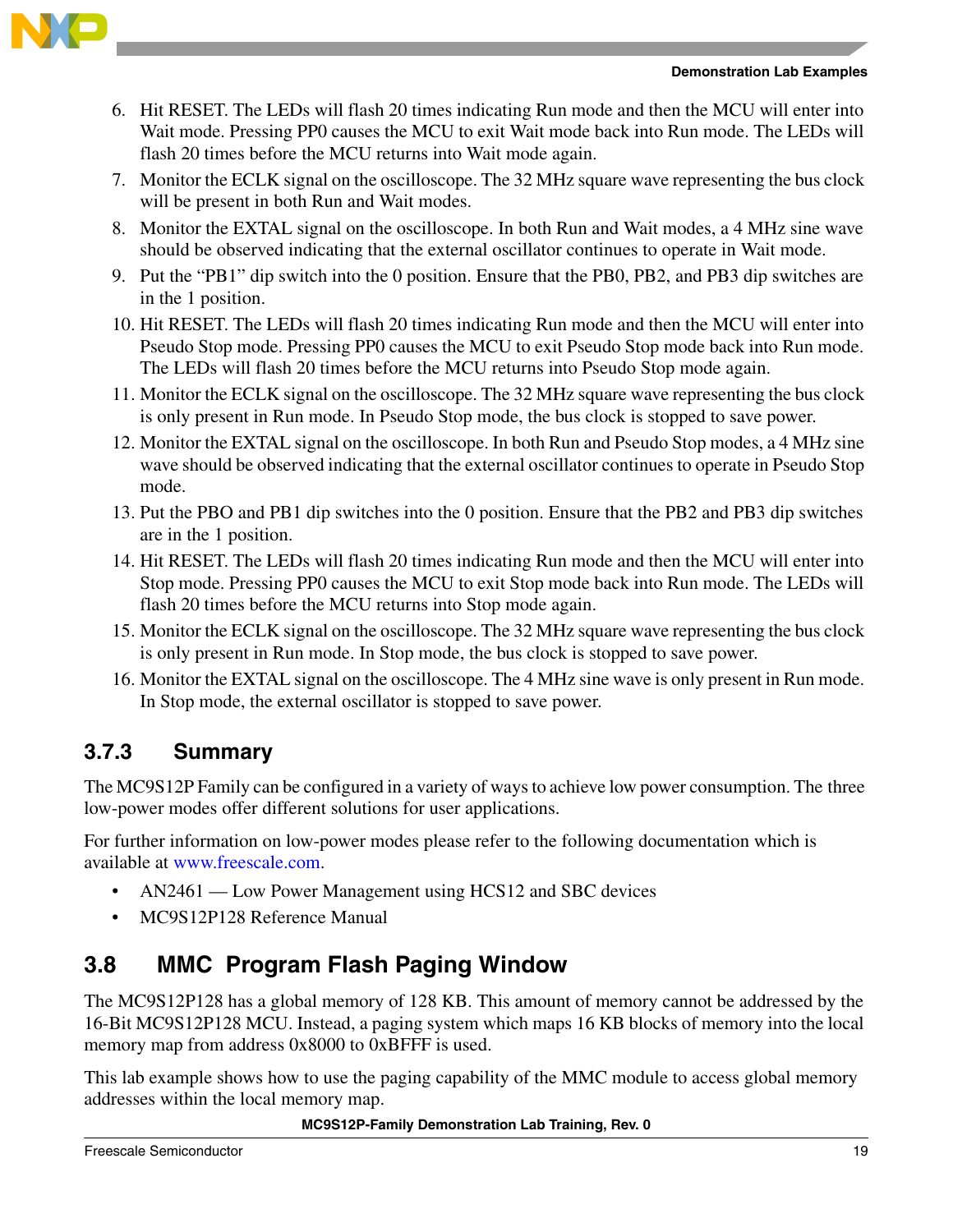

#### **3.8.1 Setup**

The following steps should be taken before running the lab example:

- 1. Start CodeWarrior by selecting it in the Windows Start menu.
- 2. From the CodeWarrior main menu, choose **File > Open** and choose the **S12P MMC Demo.mcp** file.
- 3. Click **Open**. The project window will open.
- 4. The C code of this demonstration is contained within the **main.c** file. Double click on the file to open it.
- 5. Ensure the Softec HCS12 option is selected as the target.

| S12P_PWM_Demo.mcp          |      |  |      |     |      |  |
|----------------------------|------|--|------|-----|------|--|
| SofTec HCS12               | ■胆多多 |  |      |     |      |  |
| Full Chip Simulation       |      |  |      |     |      |  |
| P&E Multilink/Cyclone Pro  |      |  |      |     |      |  |
| SofTec HCS12               |      |  | Code |     | Data |  |
| <b>TBDML</b>               |      |  |      | 35. |      |  |
| <b>a</b> datapage.c        |      |  |      | 185 |      |  |
| ⊟∙ <del>©</del> ⊒ Includes |      |  |      |     |      |  |
| Manative.h                 |      |  |      |     |      |  |
| MC9S12P128.h               |      |  |      |     |      |  |
| Project Settings<br>ஈ      |      |  |      | 52  |      |  |

- 6. From the main menu choose **Project > Debug**. This will compile the source code, generate an executable file, and download it to the demo board.
- 7. A new debugger environment will open. Do not close the debugger environment.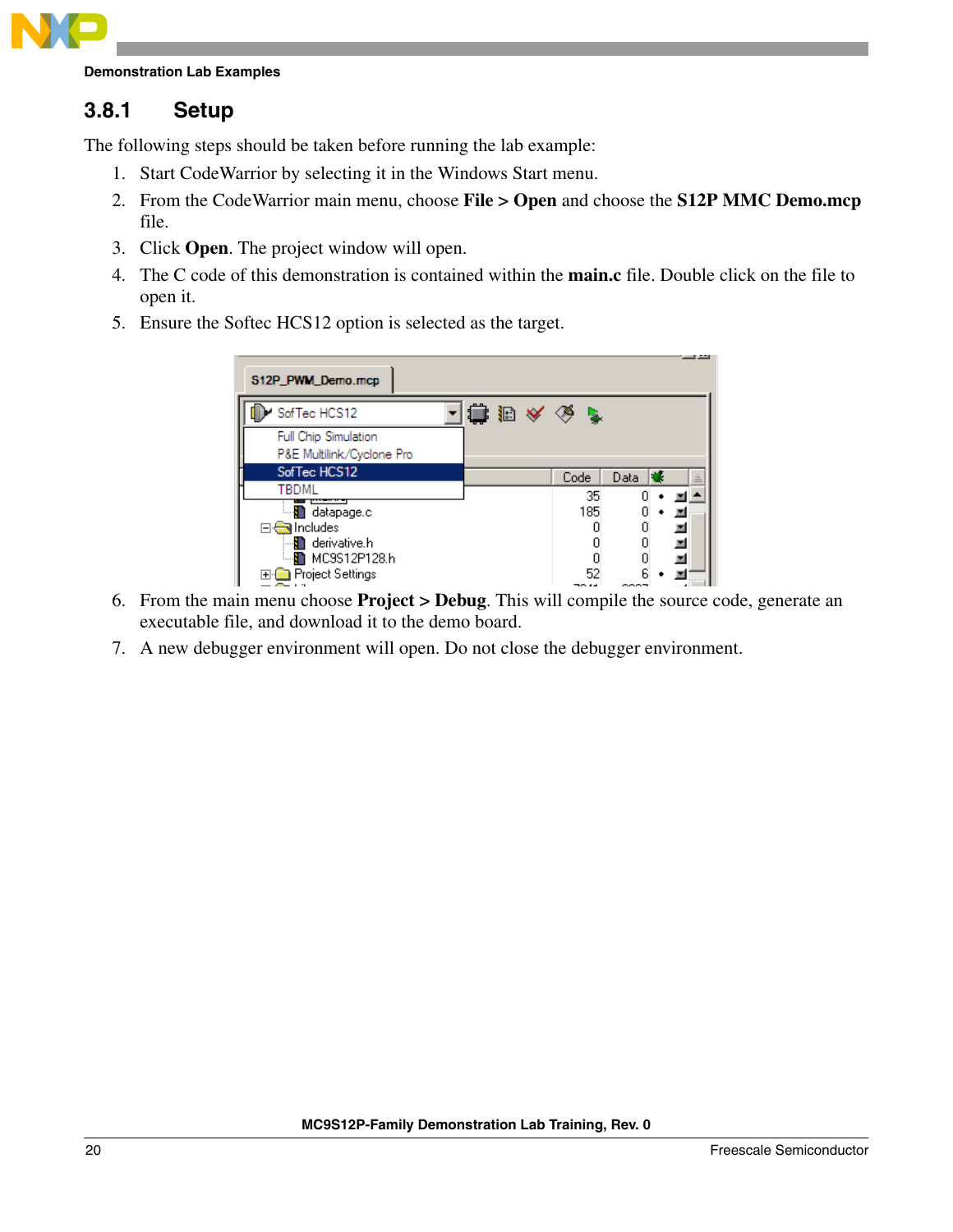

#### **3.8.2 Instructions**

Follow these instructions to run the lab example:

- 1. The "Memory" window in the debugger environment is configured to show the first few locations of the P-Flash Window at address 0x8000.
- 2. The "Register" window in the debugger environment shows the setting of the Program Page Index Register (PPAGE).



3. Start the software by clicking on the "Run" button.



4. When the software hits the first breakpoint, examine the contents of the "Memory" and "Register" windows. The PPAGE register is set to 08 and the P-Flash Window shown in the "Memory" window displays the contents of PPAGE 08.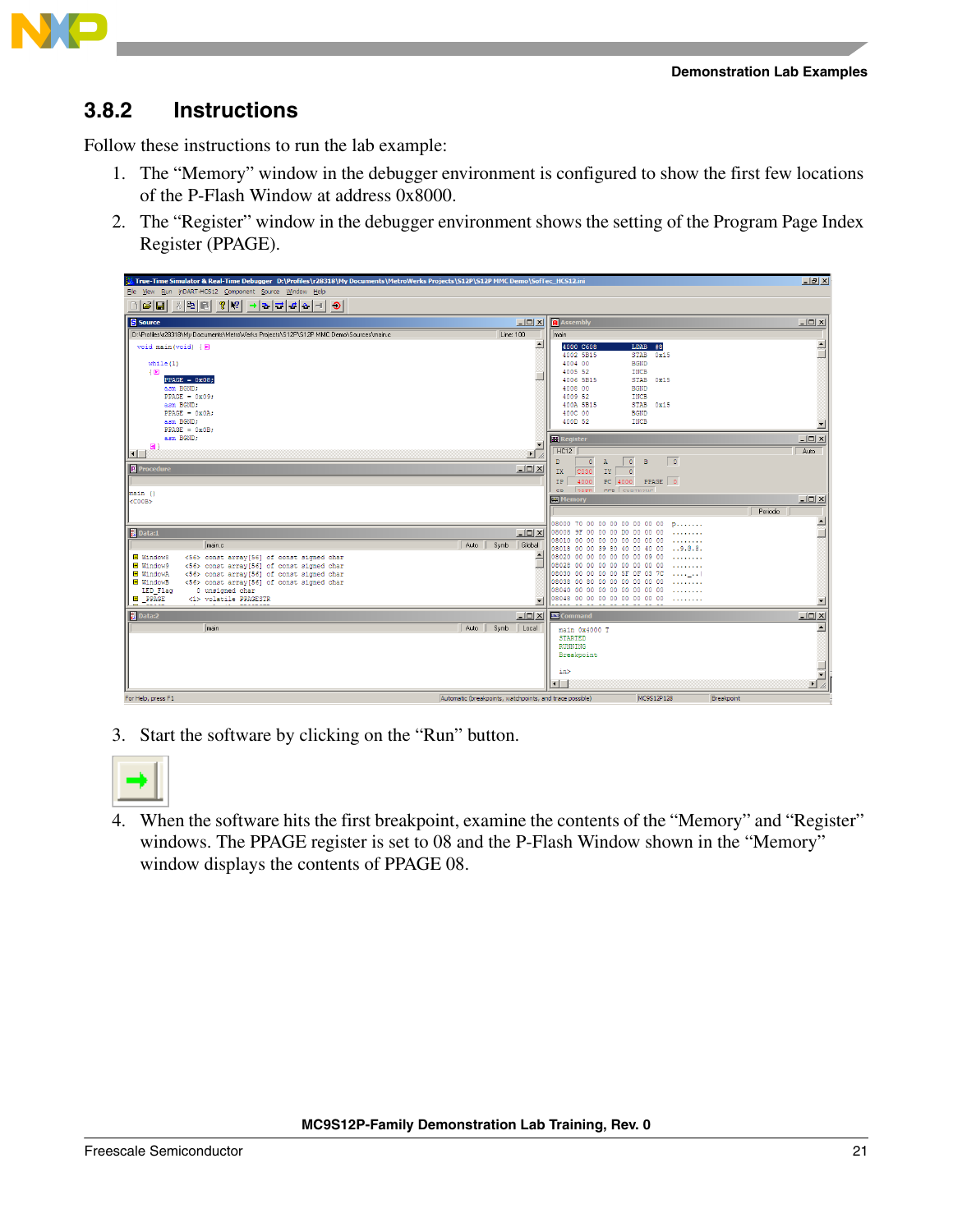

| True-Time Simulator & Real-Time Debugger D:\Profiles\r28318\My Documents\MetroWerks Projects\S12P\S12P MMC Demo\SofTec HCS12.ini |                                                           |                                                                                     | $\Box$                   |
|----------------------------------------------------------------------------------------------------------------------------------|-----------------------------------------------------------|-------------------------------------------------------------------------------------|--------------------------|
| File View Run inDART-HCS12 Component Source Window Help                                                                          |                                                           |                                                                                     |                          |
| 8 2 3 4 5 6 6 7 9 9 10 1 2 3 4 5 6 7 8 9 1                                                                                       |                                                           |                                                                                     |                          |
| <b>Source</b>                                                                                                                    | $-10 \times$                                              | <b>Assembly</b>                                                                     | $-12$ $\times$           |
| D:\Profiles\r28318\Mv Documents\MetroWerks Projects\S12P\S12P MMC Demo\Sources\main.c                                            | Line: 100                                                 | main                                                                                |                          |
| void main (void) { B                                                                                                             | $\blacktriangle$                                          | <b>INCB</b><br>4005 52                                                              |                          |
| while $(1)$                                                                                                                      |                                                           | 4006 5B15<br>STAB 0x15<br>4008 00<br><b>BGND</b>                                    |                          |
| 不圖                                                                                                                               |                                                           | 4009 52<br><b>INCB</b>                                                              |                          |
| $PPAGE = 0x08$                                                                                                                   |                                                           | 400A 5B15<br>STAB 0x15                                                              |                          |
| asm BGND:<br>$PPAGE = 0x09;$                                                                                                     |                                                           | 400C 00<br><b>BGND</b><br>400D 52<br><b>INCB</b>                                    |                          |
| asm BGND:                                                                                                                        |                                                           | 400E 5B15<br>STAB 0x15                                                              |                          |
| $PPAGE = 0x0A$                                                                                                                   |                                                           | <b>BGND</b><br>4010 00                                                              |                          |
| asm BGND:<br>$PPAGE = 0x0B$ :                                                                                                    |                                                           | <b>BRA</b><br>4011 20ED<br>$+ -17$<br>$; abs = 0x4000$                              |                          |
| asm BGND:                                                                                                                        |                                                           | <b>Register</b>                                                                     | $ \Box$ $\times$         |
| 国)<br>$\vert \cdot \vert$                                                                                                        | $\blacktriangleright$                                     | <b>HC12</b>                                                                         | Auto                     |
|                                                                                                                                  |                                                           | $\Box$<br>B<br>$\mathbbm{A}$<br>8                                                   |                          |
| P Procedure                                                                                                                      | $  \Box$ $\times$                                         | C030<br>IY.<br><b>IX</b><br>$\circ$                                                 |                          |
|                                                                                                                                  |                                                           | PC 4005<br>PPAGE 8<br>IP.<br>4005<br>28FD<br>CCD SYRTN2UC<br>CD                     |                          |
| main()<br><coob></coob>                                                                                                          |                                                           | <b>Memory</b>                                                                       | $-12x$                   |
|                                                                                                                                  |                                                           | Periodic                                                                            |                          |
|                                                                                                                                  |                                                           | 08000 30 38 20 50 50 41 47 45 08 PPAGE                                              | $\overline{\phantom{0}}$ |
| Data:1                                                                                                                           | $  D $ $\times$                                           | 08008 20 30 38 20 50 50 41 47<br>08 PPAG                                            |                          |
| main.c                                                                                                                           | Auto Symb<br>Global                                       | 08010 45 20 30 38 20 50 50 41 E 08 PPA                                              |                          |
| <56> const array[56] of const signed char<br>Window8                                                                             |                                                           | 08018 47 45 20 30 38 20 50 50<br>GE 08 PP<br>08020 41 47 45 20 30 38 20 50 AGE 08 P |                          |
| E Window9<br><56> const array[56] of const signed char                                                                           |                                                           | 08028 50 41 47 45 20 30 38 20 PAGE 08                                               |                          |
| <b>E WindowA</b><br><56> const array[56] of const signed char                                                                    |                                                           | 08030 50 50 41 47 45 20 30 38<br>PPAGE 08<br>08038 FF FF FF FF FF FF FF FF          |                          |
| <b>E</b> WindowB<br><56> const array[56] of const signed char<br>LED Flag<br>0 unsigned char                                     |                                                           | 108040 FF FF FF FF FF FF FF FF<br>.                                                 |                          |
| <b>E PPAGE</b><br><1> volatile PPAGESTR                                                                                          |                                                           | 08048 FF FF FF FF FF FF FF FF<br>1.1.1.1.1.1                                        |                          |
| Data:2                                                                                                                           | $  D $ $\times$                                           | <b>Exe</b> Command                                                                  | $-10x$                   |
| main                                                                                                                             | Auto Symb<br>Local                                        |                                                                                     | $\blacktriangle$         |
|                                                                                                                                  |                                                           | ILLEGAL BP<br><b>STARTED</b>                                                        |                          |
|                                                                                                                                  |                                                           | RUNNING                                                                             |                          |
|                                                                                                                                  |                                                           | ILLEGAL BP                                                                          |                          |
|                                                                                                                                  |                                                           | in>                                                                                 |                          |
|                                                                                                                                  |                                                           | $\blacksquare$                                                                      | $\mathbf{E}$             |
|                                                                                                                                  |                                                           |                                                                                     |                          |
| For Help, press F1                                                                                                               | Automatic (breakpoints, watchpoints, and trace possible). | MC9S12P128<br><b>ILLEGAL BP</b>                                                     |                          |

- 5. Hit the "Run" button and observe the "Memory" and "Register" windows at the next breakpoint.
- 6. Now the PPAGE register is set to 09 and the P-Flash Window shown in the "Memory" window displays the contents of PPAGE 09.



#### **MC9S12P-Family Demonstration Lab Training, Rev. 0**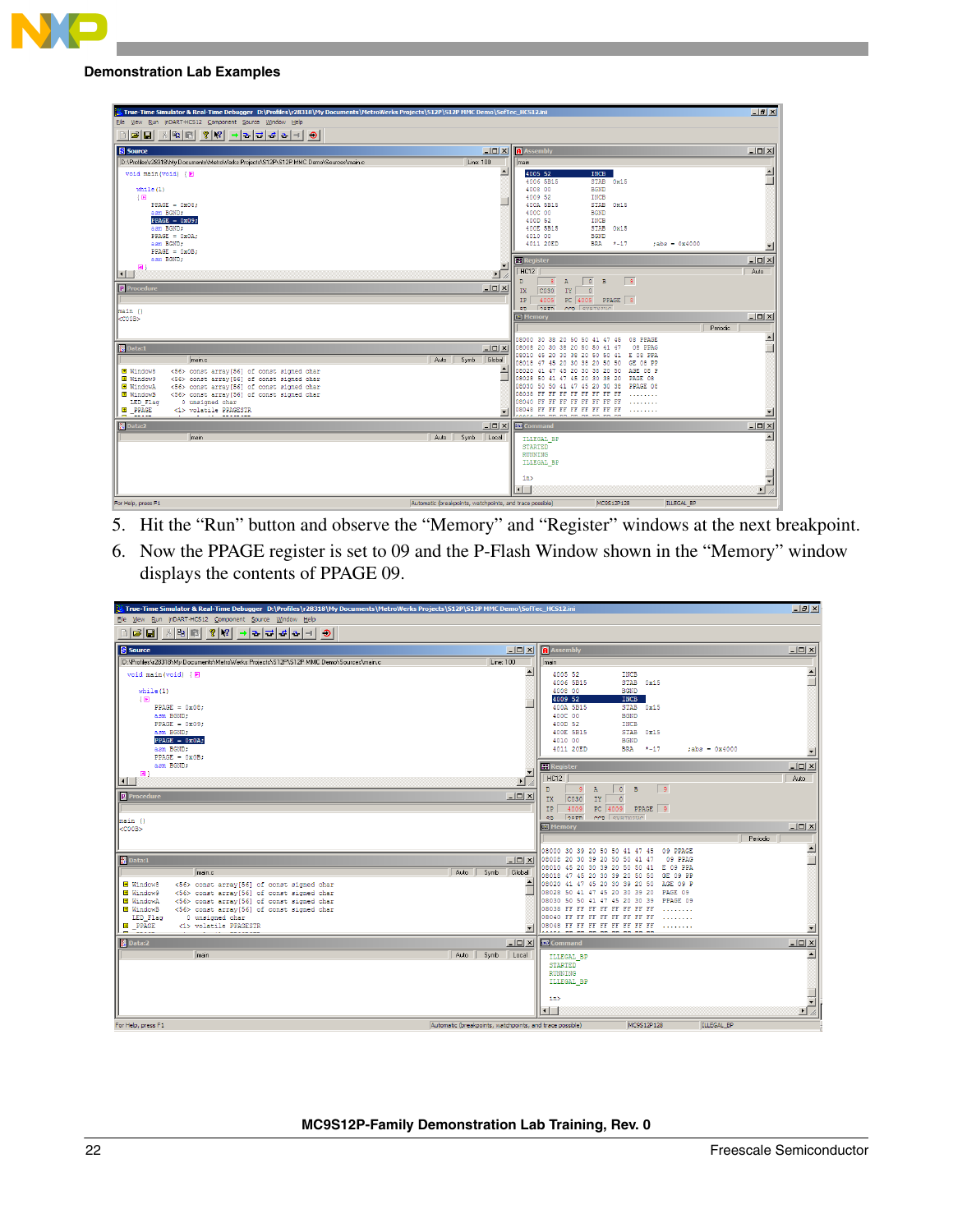

- 7. Hit the "Run" button and observe the "Memory" and "Register" windows at the next breakpoint.
- 8. Now the PPAGE register is set to 0A and the P-Flash Window shown in the "Memory" window displays the contents of PPAGE 0A.



- 9. Hit the "Run" button and observe the "Memory" and "Register" windows at the next breakpoint.
- 10. Now the PPAGE register is set to 0B and the P-Flash Window shown in the "Memory" window displays the contents of PPAGE 0B.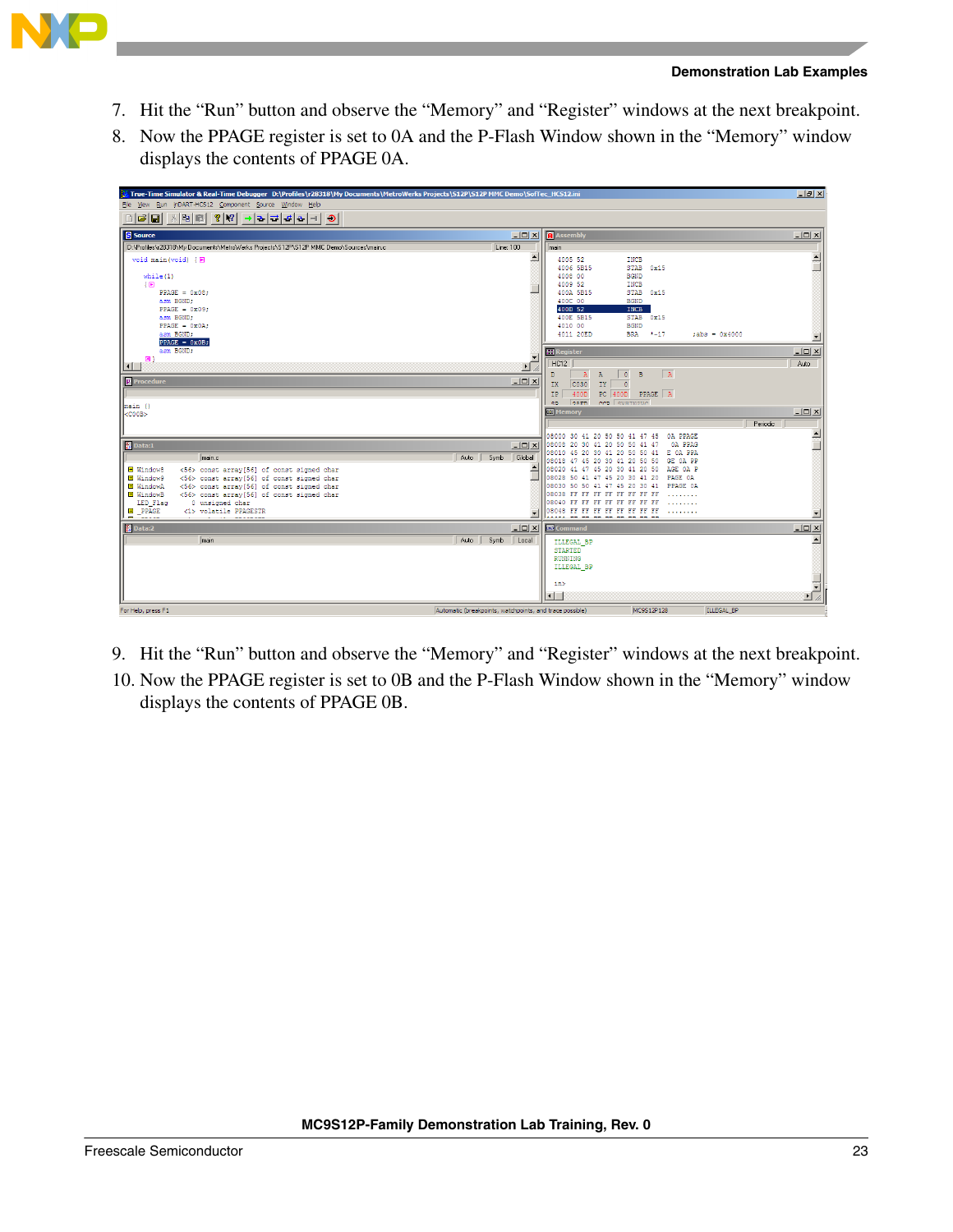

| True-Time Simulator & Real-Time Debugger D:\Profiles\r28318\My Documents\MetroWerks Projects\S12P\S12P MMC Demo\SofTec HCS12.ini |      |                                                          |                                                                                           | $-1$ $ X $              |
|----------------------------------------------------------------------------------------------------------------------------------|------|----------------------------------------------------------|-------------------------------------------------------------------------------------------|-------------------------|
| File View Run inDART-HCS12 Component Source Window Help                                                                          |      |                                                          |                                                                                           |                         |
|                                                                                                                                  |      |                                                          |                                                                                           |                         |
| S Source                                                                                                                         |      | $   x$ $-$                                               | <b>Assembly</b>                                                                           | $\Box$ D $\times$       |
| D:\Profiles\r28318\My Documents\MetroWerks Projects\S12P\S12P MMC Demo\Sources\main.c                                            |      | Line: 100                                                | main                                                                                      |                         |
| void main (void) $[$ $\blacksquare$                                                                                              |      | $\blacktriangle$                                         | 4005 52<br><b>INCB</b>                                                                    | ∸                       |
|                                                                                                                                  |      |                                                          | STAB 0x15<br>4006 5B15                                                                    |                         |
| while $(1)$<br>不圖                                                                                                                |      |                                                          | 4008 00<br><b>BGND</b><br>4009 52<br><b>INCB</b>                                          |                         |
| $PPAGE = 0x08;$                                                                                                                  |      |                                                          | 400A 5B15<br>STAB 0x15                                                                    |                         |
| asm BGND:                                                                                                                        |      |                                                          | 400C 00<br><b>BGND</b>                                                                    |                         |
| $PPAGE = 0x09$ :                                                                                                                 |      |                                                          | 400D 52<br><b>INCB</b>                                                                    |                         |
| asm BGND:<br>$PPAGE = 0x0A;$                                                                                                     |      |                                                          | 400E 5B15<br>STAB<br>0x15<br>4010 00<br><b>BGND</b>                                       |                         |
| asm BGND;                                                                                                                        |      |                                                          | $;abs = 0x4000$<br>4011 20ED<br><b>BRA</b><br>$* - 17$                                    |                         |
| $PPAGE = 0x0B$ :                                                                                                                 |      |                                                          |                                                                                           |                         |
| asm BGND:                                                                                                                        |      |                                                          | <b>R</b> Register                                                                         | $\Box$                  |
| 国)<br>$\blacksquare$                                                                                                             |      | $\blacktriangleright$                                    | <b>HC12</b>                                                                               | Auto                    |
|                                                                                                                                  |      |                                                          | $\bullet$<br>B<br>$\mathbf{B}$<br>$\mathbf{A}$<br>B                                       |                         |
| P Procedure                                                                                                                      |      | $-10x$                                                   | C030<br>$\circ$<br>IY.<br><b>IX</b>                                                       |                         |
|                                                                                                                                  |      |                                                          | PC 4011 PPAGE B<br><b>IP</b><br>4011                                                      |                         |
| main ()                                                                                                                          |      |                                                          | COD EVERNATO<br>20FD<br>CD                                                                |                         |
| <c00b></c00b>                                                                                                                    |      |                                                          | <b>Memory</b>                                                                             | $\Box$ D $\times$       |
|                                                                                                                                  |      |                                                          | Periodic                                                                                  |                         |
|                                                                                                                                  |      |                                                          | 08000 30 42 20 50 50 41 47 45 OB PPAGE                                                    | $\blacktriangle$        |
| Data:1                                                                                                                           |      | $ \Box$ $\times$                                         | 08008 20 30 42 20 50 50 41 47<br><b>OB PPAG</b><br>08010 45 20 30 42 20 50 50 41 E OB PPA |                         |
| main.c                                                                                                                           |      | Auto Symb<br>Global                                      | 08018 47 45 20 30 42 20 50 50<br>GE OB PP                                                 |                         |
| <b>E Window8</b><br><56> const array[56] of const signed char                                                                    |      |                                                          | 08020 41 47 45 20 30 42 20 50 AGE OB P                                                    |                         |
| <b>E</b> Window9<br><56> const array[56] of const signed char                                                                    |      |                                                          | 08028 50 41 47 45 20 30 42 20 PAGE 0B                                                     |                         |
| <b>E</b> WindowA<br><56> const array[56] of const signed char<br><b>E</b> WindowB<br><56> const array[56] of const signed char   |      |                                                          | 08030 50 50 41 47 45 20 30 42 PPAGE OB<br>08038 FF FF FF FF FF FF FF FF                   |                         |
| LED Flag<br>0 unsigned char                                                                                                      |      |                                                          | 08040 FF FF FF FF FF FF FF FF                                                             |                         |
| <b>E</b> PPAGE<br><1> volatile PPAGESTR                                                                                          |      |                                                          | 08048 FF FF FF FF FF FF FF FF<br><b><i>Charles Committee</i></b>                          |                         |
|                                                                                                                                  |      |                                                          |                                                                                           |                         |
| Data:2                                                                                                                           |      |                                                          | $\boxed{\square}$ $\boxed{\square}$ $\boxed{\square}$ Command                             | $-121 \times$           |
| main                                                                                                                             | Auto | Symb<br>Local                                            | ILLEGAL BP                                                                                | $\blacktriangle$        |
|                                                                                                                                  |      |                                                          | <b>STARTED</b><br>RUNNING                                                                 |                         |
|                                                                                                                                  |      |                                                          | ILLEGAL BP                                                                                |                         |
|                                                                                                                                  |      |                                                          |                                                                                           |                         |
|                                                                                                                                  |      |                                                          | in>                                                                                       |                         |
|                                                                                                                                  |      |                                                          | $\vert \cdot \vert$                                                                       | $\overline{\mathbf{r}}$ |
| For Help, press F1                                                                                                               |      | Automatic (breakpoints, watchpoints, and trace possible) | MC9S12P128<br><b>ILLEGAL BP</b>                                                           |                         |

11. Hit the "Run" button and the software will loop back to return the PPAGE register to 08. The contents of PPAGE 08 can be seen in the "Memory" window.

#### **3.8.3 Summary**

The MMC module can be used to expand the accessible amount of memory of the MC9S12P128 MCU by paging the expanded global memory into a window in the local memory.

[For further information on the MMC module please refer to the following documentation which is](http://www.freescale.com)  [available at](http://www.freescale.com) www.freescale.com.

• MC9S12P128 Reference Manual

#### <span id="page-23-0"></span>**3.9 ADC Module**

This lab example shows how to use the ADC module to perform single conversions, continuous conversions, and automatic compare. The ADC conversion results are output on a terminal window via the RS-232 port.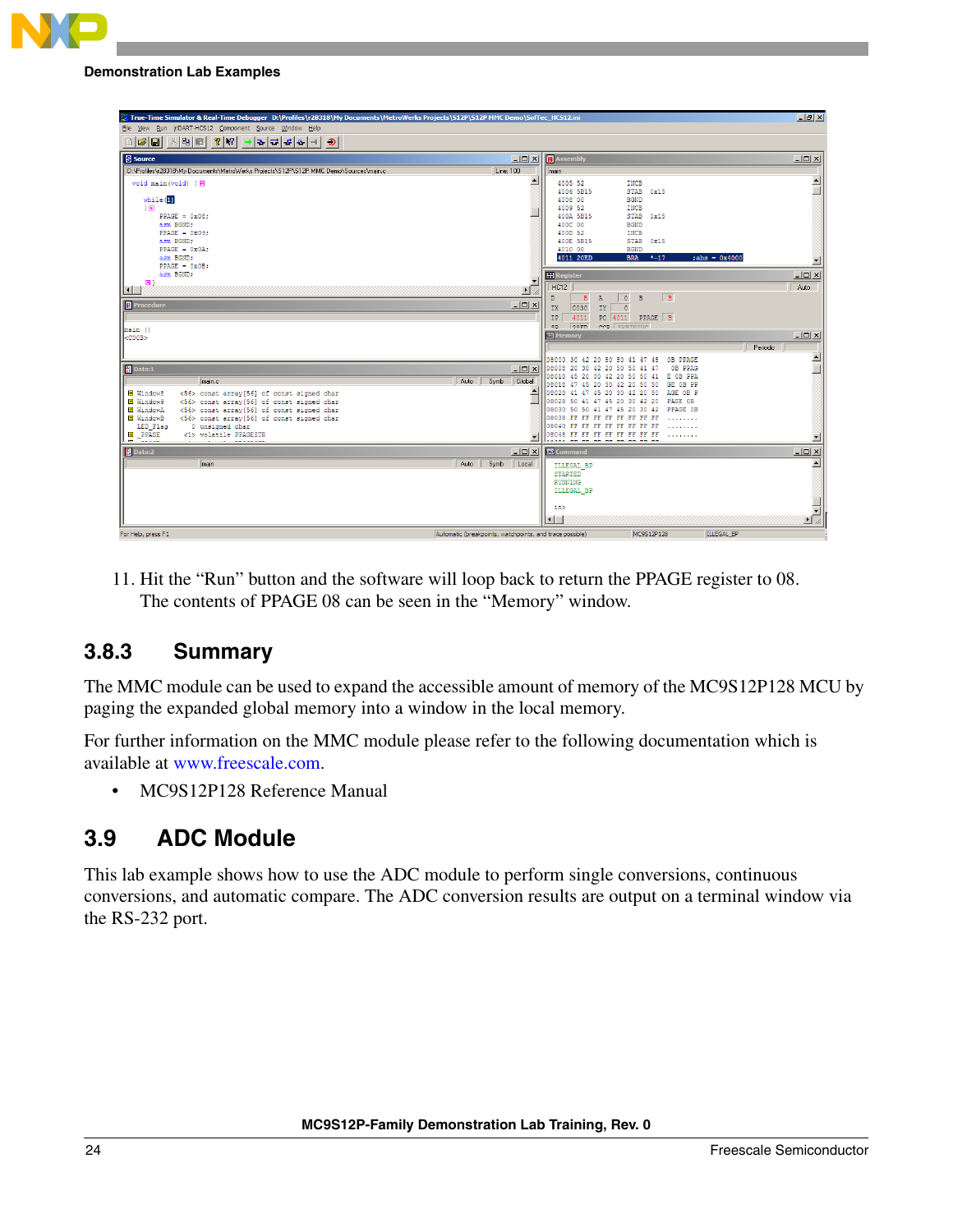

#### **3.9.1 Setup**

The following steps should be taken before running the lab example:

- 1. Ensure that the "RS-232/LIN SEL" jumper on the DEMO9S12PFAME demonstration board selects the "RS-232" position.
- 2. Ensure that the "ENA" jumper on J503 is present.
- 3. Ensure that the "ENA" jumper on J505 is present.
- 4. Ensure that the "ENA" jumper on J506 is present.
- 5. Start CodeWarrior by selecting it in the Windows Start menu.
- 6. From the CodeWarrior main menu, choose **File > Open** and choose the **S12P ADC Demo.mcp** file.
- 7. Click **Open**. The project window will open.
- 8. The C code of this demonstration is contained within the **main.c** file. Double click on the file to open it.
- 9. Ensure the Softec HCS12 option is selected as the target.



- 10. From the main menu choose **Project > Debug**. This will compile the source code, generate an executable file, and download it to the demo board.
- 11. A new debugger environment will open. Once the download to the demo board is complete, close the debugger environment.
- 12. The ADC conversion result is sent to the RS-232 port (baud rate = 9600, data bits = 8, parity = N, stop bits  $= 1$ , Flow control  $=$  Hardware). Open a terminal window on the PC with this configuration.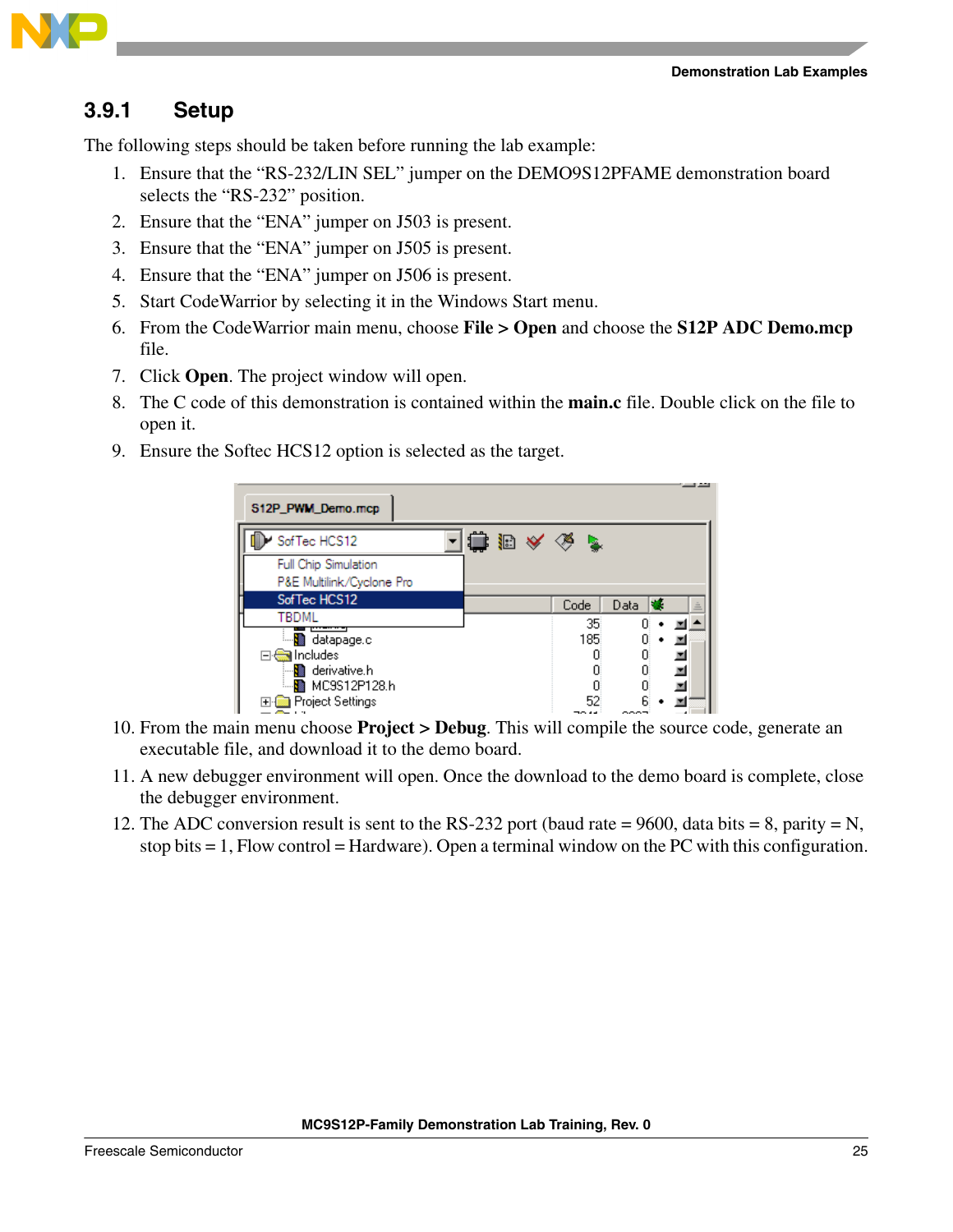

#### **3.9.2 Instructions**

Follow these instructions to run the lab example:

- 1. Ensure that the PBO, PB1, PB2, and PB3 dip switches are in the 1 position.
- 2. Hit RESET. The ADC will perform a single 12-bit conversion on PAD00. To perform another conversion press PP0.
- 3. Vary the conversion result by turning potentiometer P501 on PAD00 and observe the changes in the terminal window.
- 4. Put the PBO dip switch into the 0 position. Ensure that the PB1, PB2, and PB3 dip switches are in the 1 position.
- 5. Hit RESET. The ADC will perform continuous 8-bit conversions on PAD01.
- 6. Vary the conversion result by shading the light sensor R507 on PAD01 and observe the changes in the terminal window.
- 7. Put the PB1 dip switch into the 0 position. Ensure that the PB0, PB2, and PB3 dip switches are in the 1 position.
- 8. Hit RESET. The ADC will perform continuous 12-bit conversions on PAD00 and compare the result to see if it is higher than 0x07FF. Whilst the comparison is true, the LEDs on the demo board will flash.
- 9. Vary the conversion result by turning potentiometer P501 on PAD00 and observe the result in the terminal window. Notice how the LEDs only flash when the result is greater than 0x07FF.

#### **3.9.3 Summary**

The ADC module is highly autonomous with an array of flexible conversion sequences and resolution. It can be configured to select which analog source to start the conversion on, how many conversions to perform, and whether these should be on the same or multiple input channels. An automatic compare can be used to liken the conversion result against a programmable value for higher than or less than/equal to matching. Any conversion sequence can be repeated continuously without additional MCU overhead.

[For further information on the ADC module please refer to the following documentation which is available](http://www.freescale.com)  [at w](http://www.freescale.com)ww.freescale.com.

- AN2428 An Overview of the HCS12 ATD Module
- MC9S12P128 Reference Manual

### <span id="page-25-0"></span>**3.10 Timer Module**

This lab example shows how to use the Timer module to perform output compare and input capture. In case an oscilloscope is unavailable, the LEDs associated with Port A on the DEMO9S12PFAME board toggle to indicate an output compare match, or a successful input capture.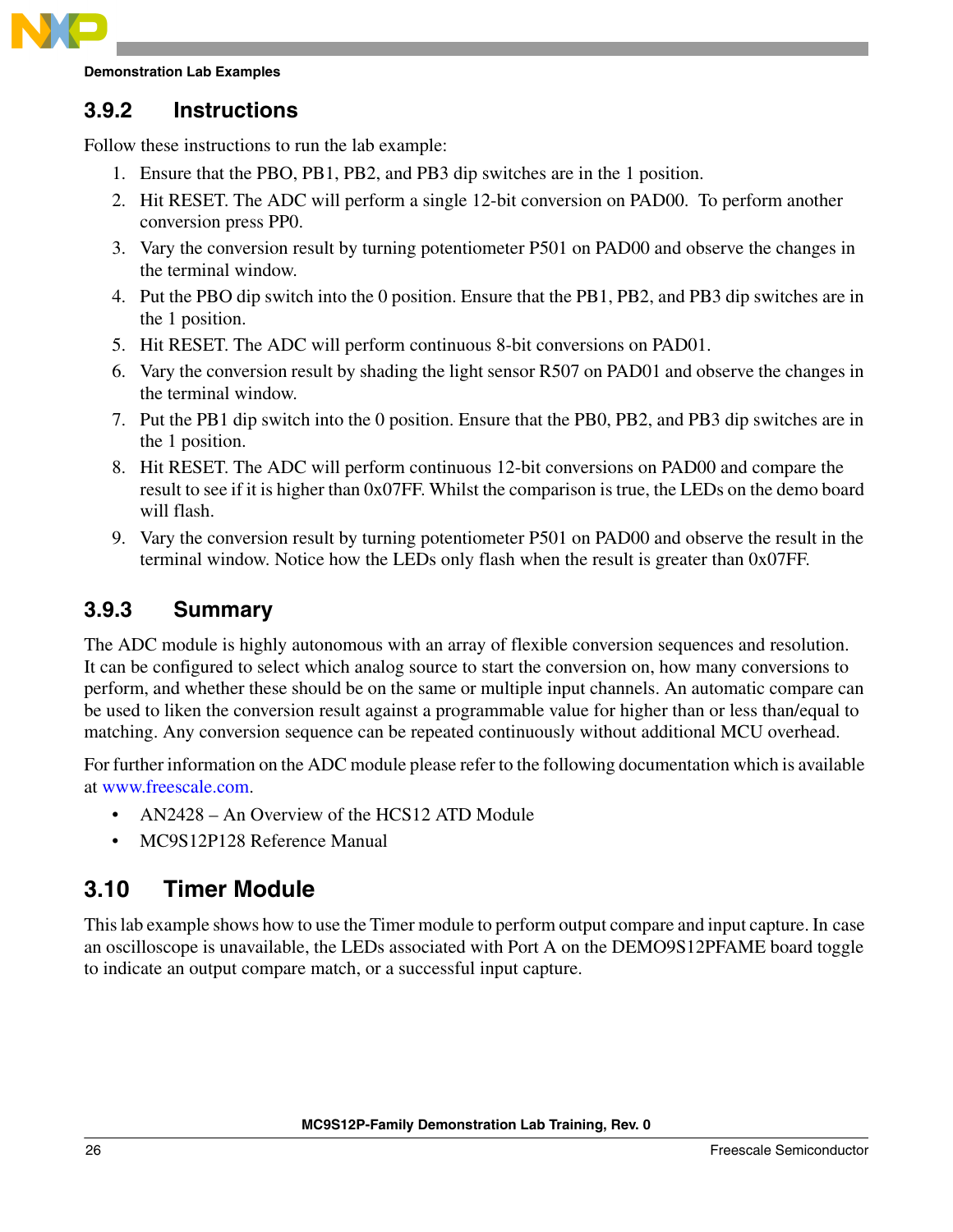

#### **3.10.1 Setup**

The following steps should be taken before running the lab example:

- 1. Ensure that the ENA jumper on the J508 is present for LEDs A0, A1, and A3.
- 2. Connect Port T1 from J101 pin 15 with Port T3 from J102 pin 8. This will allow the output compare function on T1 to provide stimulus to the input capture function on PT3. The connections may be easier to make if header rows are populated on J101 and J102.
- 3. Start CodeWarrior by selecting it in the Windows Start menu.
- 4. From the CodeWarrior main menu, choose **File > Open** and choose the **S12P Timer Demo.mcp** file.
- 5. Click **Open**. The project window will open.
- 6. The C code of this demonstration is contained within the **main.c** file. Double click on the file to open it.
- 7. Ensure the Softec HCS12 option is selected as the target.



- 8. From the main menu choose **Project > Debug**. This will compile the source code, generate an executable file, and download it to the demo board.
- 9. A new debugger environment will open. Once the download to the demo board is complete, close the debugger environment.

#### **3.10.2 Instructions**

Follow these instructions to run the lab example:

- 1. Hit RESET. The code should run and the Timer will perform output compares on channel 0 (Port T0) and channel 1 (Port T1), and input capture on channel 3 (Port T3). When a compare match occurs, Ports T0 and T1 will toggle.
- 2. Use an oscilloscope to view the toggling of Timer channel pins. In case an oscilloscope is not available, the LEDs associated with Port A0 and Port A1 toggle in sync with Port T0 and Port T1, respectively.
- 3. To ensure the input capture is detecting edge transitions, observe Port A3 LED toggles in sync with Port A1.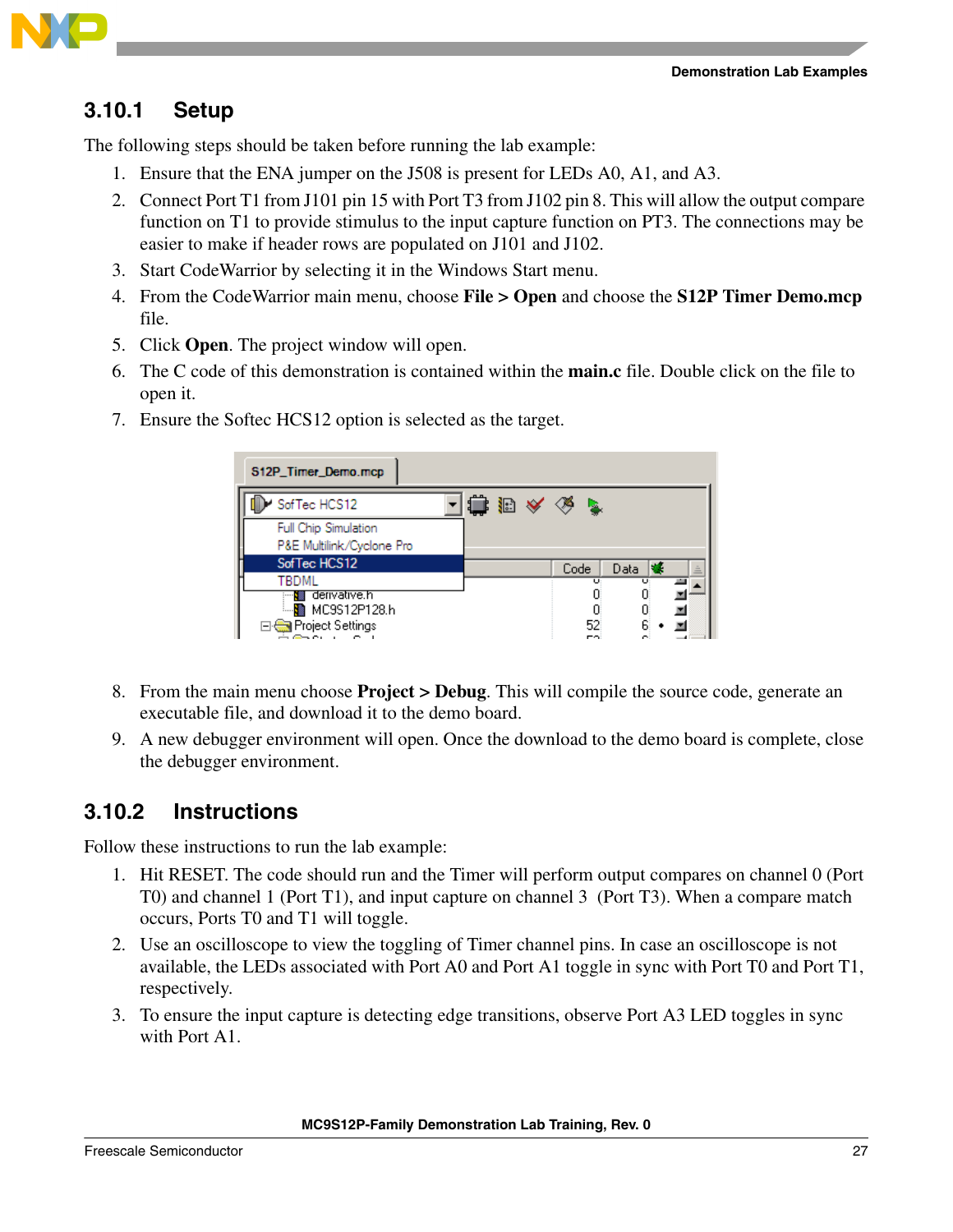

#### **3.10.3 Summary**

The Timer is a very useful module in that it provides a trigger for events to occur at a specific time, or captures when the events have occurred. It is very important in the scheduling of repetitive actions and contains a variety of special functions, such as pulse accumulation.

[For further information on the Timer module please refer to the following documentation which is](http://www.freescale.com)  [available at](http://www.freescale.com) www.freescale.com.

• MC9S12P128 Reference Manual

### <span id="page-27-0"></span>**3.11 SCI Communications**

This lab example shows how to configure the SCI module to transmit and receive data using different baud rates.

#### **3.11.1 Setup**

The following steps should be taken before running the lab example:

- 1. Ensure that the RS-232/LIN SEL jumper on the DEMO9S12PFAME demonstration board selects the RS-232 position.
- 2. Start CodeWarrior by selecting it in the Windows Start menu.
- 3. From the CodeWarrior main menu, choose **File > Open** and choose the **S12P SCI Tx and Rx.mcp** file.
- 4. Click **Open**. The project window will open.

#### **3.11.2 Instructions**

Follow these instructions to run the lab example:

- 1. The C code of this demonstration is contained within the **main.c** file. Double click on the file to open it.
- 2. Configure the variable Baud\_Rate to 9600 and make sure all other options are disabled.

```
void main(void) {
   char RegisterCase;
   unsigned int BaudRatePrescaler, x,y;
   unsigned long Baud_Rate = 9600;
11
    unsigned long Baud_Rate = 19200;
     unsigned long Baud Rate = 38400;
77
11.
    unsigned long Baud_Rate = 57600;
```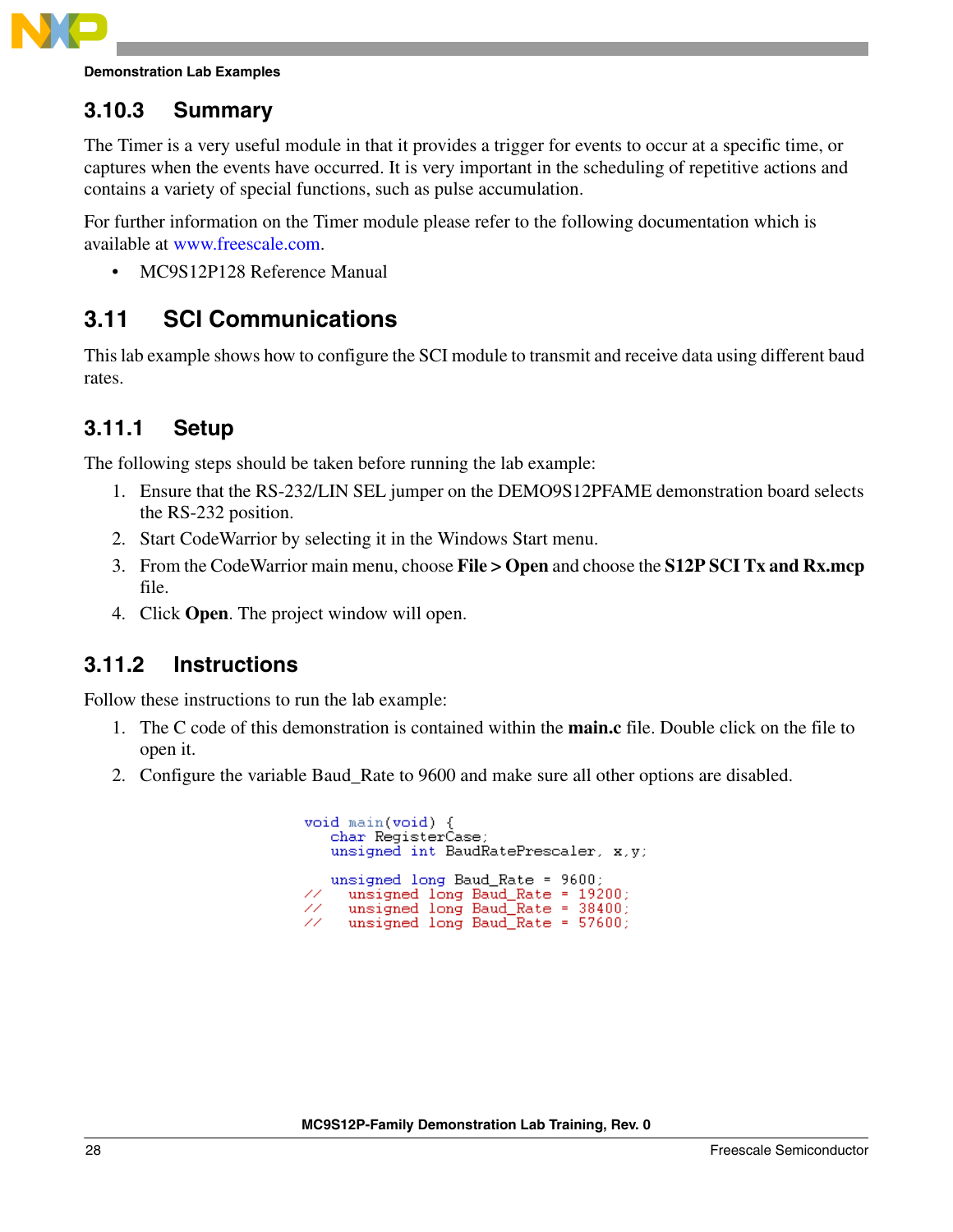

3. Ensure the Softec HCS12 option is selected as the target.



- 4. From the main menu choose **Project > Debug**. This will compile the source code, generate an executable file, and download it to the demo board.
- 5. A new debugger environment will open.
- 6. The software uses the RS-232 port to interact with the user. Open a terminal window (baud rate = 9600, data bits = 8, parity = N, stop bits = 1, Flow control = Hardware) to see the RS-232 port data.
- 7. Hit F5. The code will begin execution, configuring the SCI to the selected baud rate. It's status can be confirmed on the terminal window.
- 8. The SCI register configurations can be confirmed by selecting an option displayed on the terminal window. Choose some options and observe the SCI register configurations.
- 9. Repeat steps 2 to 9 for baud rates of 19200, 38400, and 57600. Alternatively modify the definition of variable Baud\_Rate for a user-configured baud rate.

#### **3.11.3 Summary**

The SCI module can be used to communicate with peripheral devices or other MCUs.

[For further information on the SCI module please refer to the following documentation which is available](http://www.freescale.com)  [at w](http://www.freescale.com)ww.freescale.com.

- AN2883 Serial Communication Interface as UART on HCS12 MCUs
- MC9S12P128 Reference Manual

#### <span id="page-28-0"></span>**3.12 SPI Communications**

This lab example shows how to set up and use the SPI module in Master mode to transmit an incrementing byte of data.

As there is only one SPI module available on the DEMO9S12PFAME board, this example is limited to transmitting data only. When an SPI master transmits data to an SPI slave, data is usually received simultaneously, synchronized by a serial clock.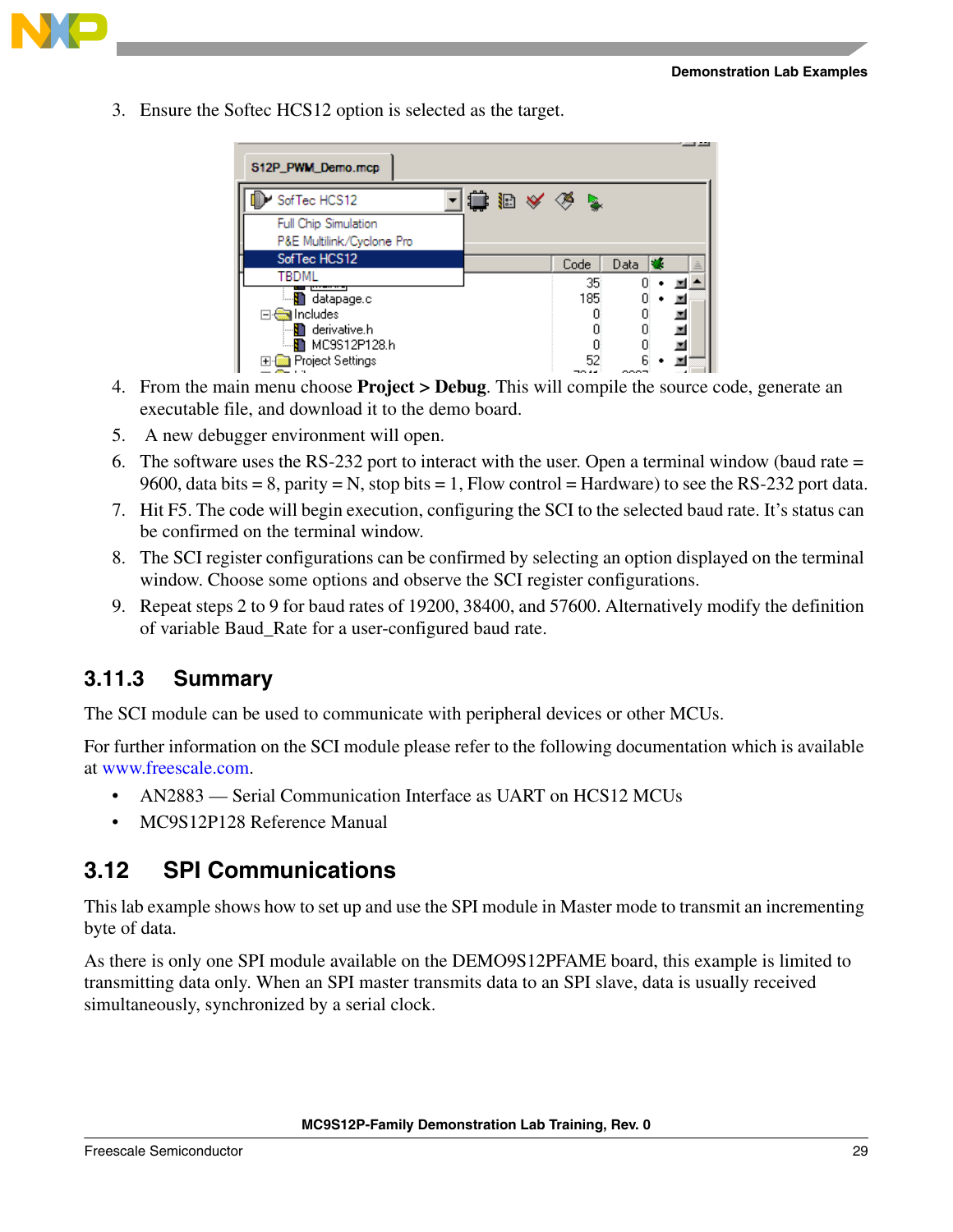

### **3.12.1 Setup**

An oscilloscope and three scope probes are required for this demo. The following steps should be followed before running the lab example.

- 1. Ensure that the J101 is populated with a header row that allows probing of the MCU signals, specifically PM3-PM5.
- 2. Start CodeWarrior by selecting it in the Windows Start menu.
- 3. From the CodeWarrior main menu, choose **File > Open** and choose the **S12P SPI Demo.mcp** file.
- 4. Click **Open**. The project window will open.
- 5. The C code of this demonstration is contained within the **main.c** file. Double click on the file to open it.
- 6. Ensure the Softec HCS12 option is selected as the target.



- 7. From the main menu choose **Project > Debug**. This will compile the source code, generate an executable file, and download it to the demo board.
- 8. A new debugger environment will open. Once the download to the demo board is complete, close the debugger environment.
- 9. Attach scope probes to PM3, PM4, and PM5.
- 10. Configure the oscilloscope to trigger on the falling edge of PM3.

#### **3.12.2 Instructions**

Follow these instructions to run the lab example:

- 1. Hit RESET. The code will begin execution, configuring the SPI to transmit an incrementing byte of data at a baud rate of 15.625 kbits/s.
- 2. Monitor the SPI transmission on the oscilloscope to see the relationship between Slave Select (PM3), data transmitted on MOSI (PM5), and the Serial Clock (PM4) signals.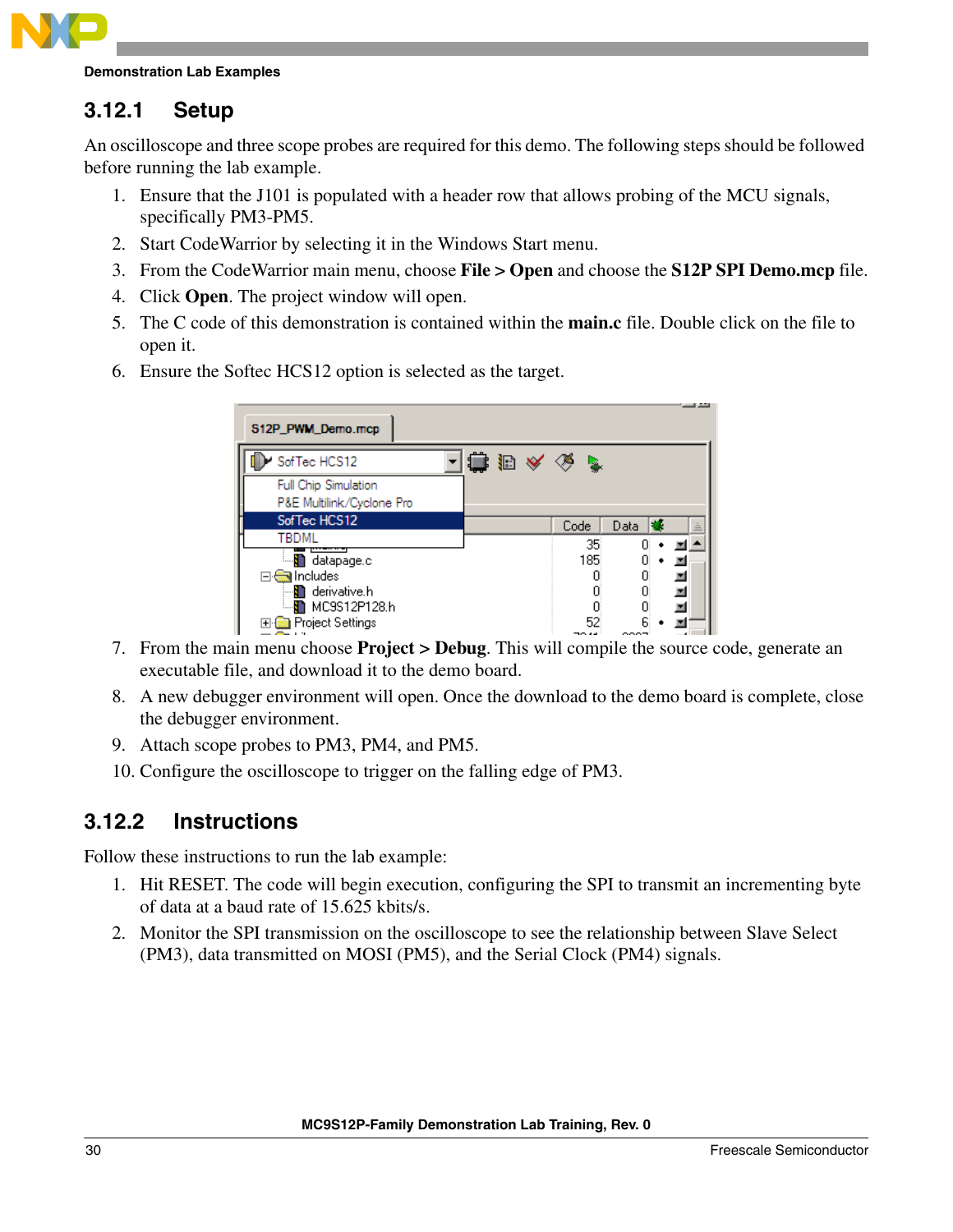#### **Conclusion**





#### **3.12.3 Summary**

The SPI module can be used to allow duplex synchronous serial communication between peripheral devices and the MCU.

[For further information on the SPI module please refer to the following documentation which is available](http://www.freescale.com)  [at w](http://www.freescale.com)ww.freescale.com.

• MC9S12P128 Reference Manual

# <span id="page-30-0"></span>**4 Conclusion**

The S12P family of microcontrollers (MCUs) offers the enhanced features of 16-Bit performance at the value of 8-bit MCUs. The S12P family bridges the gap between 8- and 16-bit MCUs and serves as an entry point into Freescale's 16-bit family offerings, giving customers the flexibility to enhance or cost-reduce their applications.

The S12P family is ideal for a wide range of central body control applications, such as window lifts, seat controllers, sunroofs, door modules, low-end anti-lock brake systems (ABS), electronic power steering (EPS) and watchdog control.

A zip file, AN3937SW.zip, containing the complete CodeWarrior projects for the lab examples accompanies this application note. The file can be downloaded from www.freescale.com.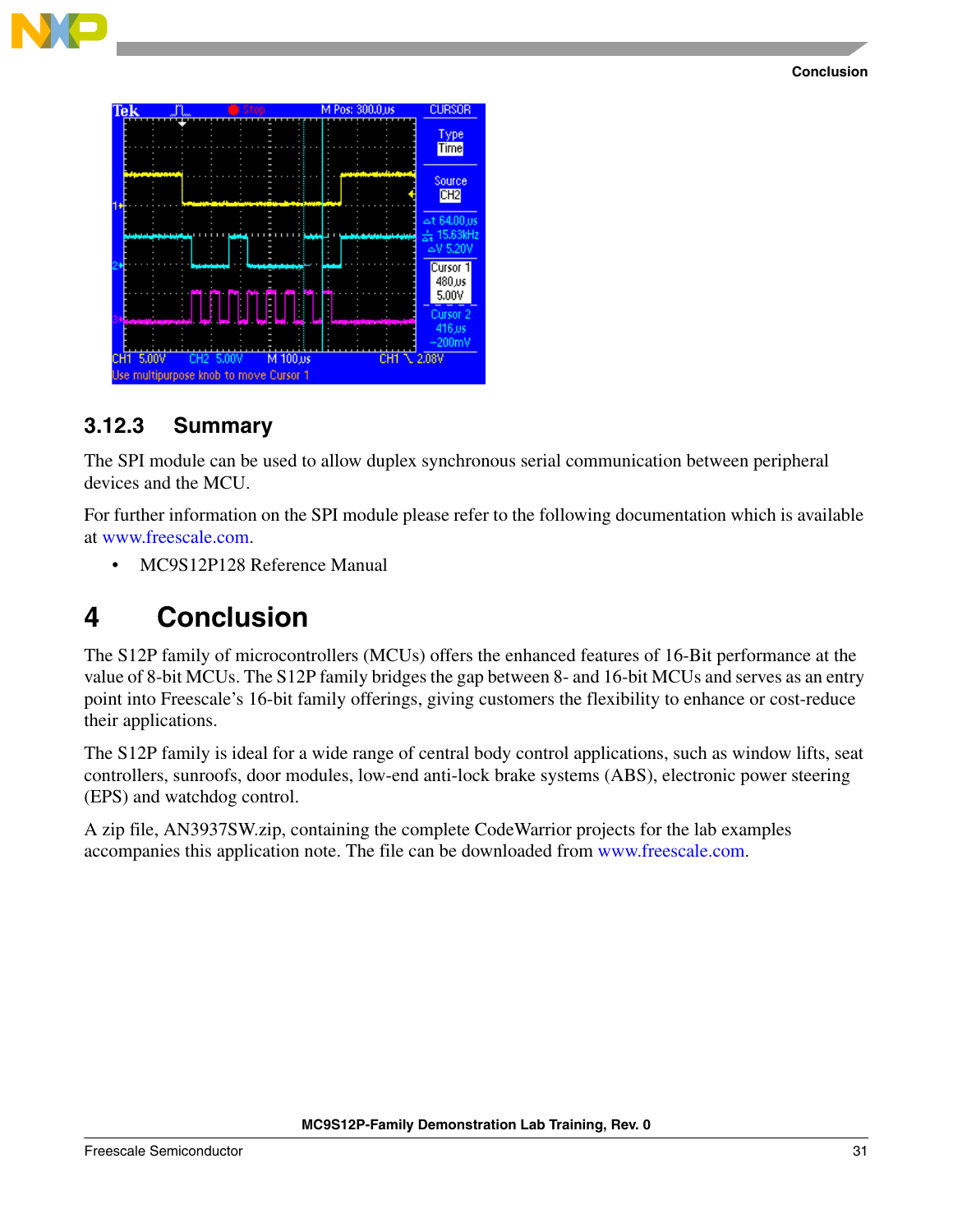

**Useful Reference Material**

# <span id="page-31-0"></span>**5 Useful Reference Material**

The following material is available at www.freescale.com.

- Software Development Tools
	- CodeWarrior for HCS12(X) Microcontrollers
- Application Notes
	- AN3622 Comparison of the S12XS CRG Module with S12P CPMU Module
	- AN3034 Using MSCAN on the HCS12 Family
	- AN2612 PWM Generation Using HCS12 Timer Channels
	- AN2428 An Overview of the HCS12 ATD Module
	- AN2883 Serial Communication Interface as UART on HCS12 MCUs
	- AN2461 Low Power Management using HCS12 and SBC devices
	- AN3613 Using the MC9S12XS Family as a Development Platform for the MC9S12P Family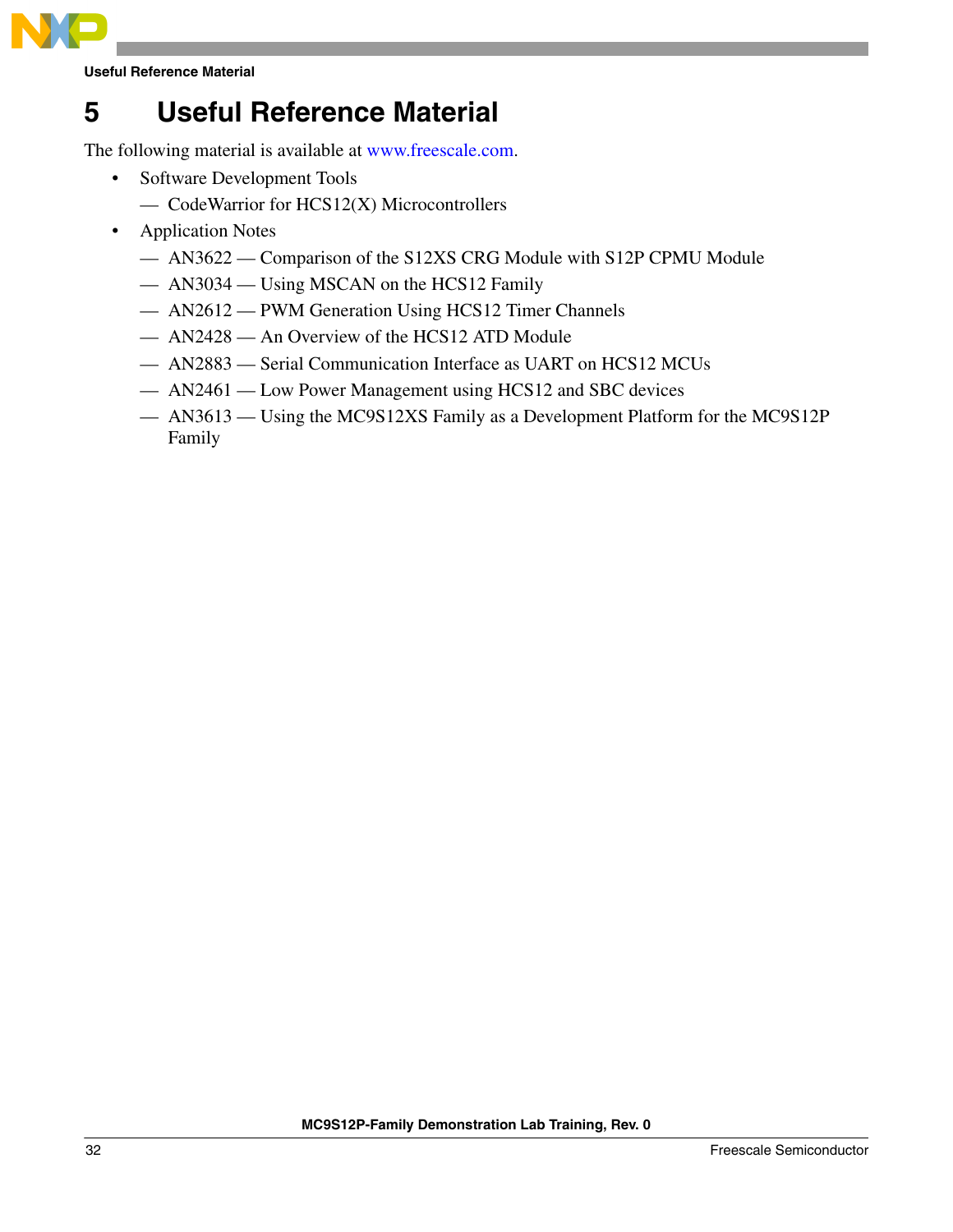

THIS PAGE IS INTENTIONALLY BLANK